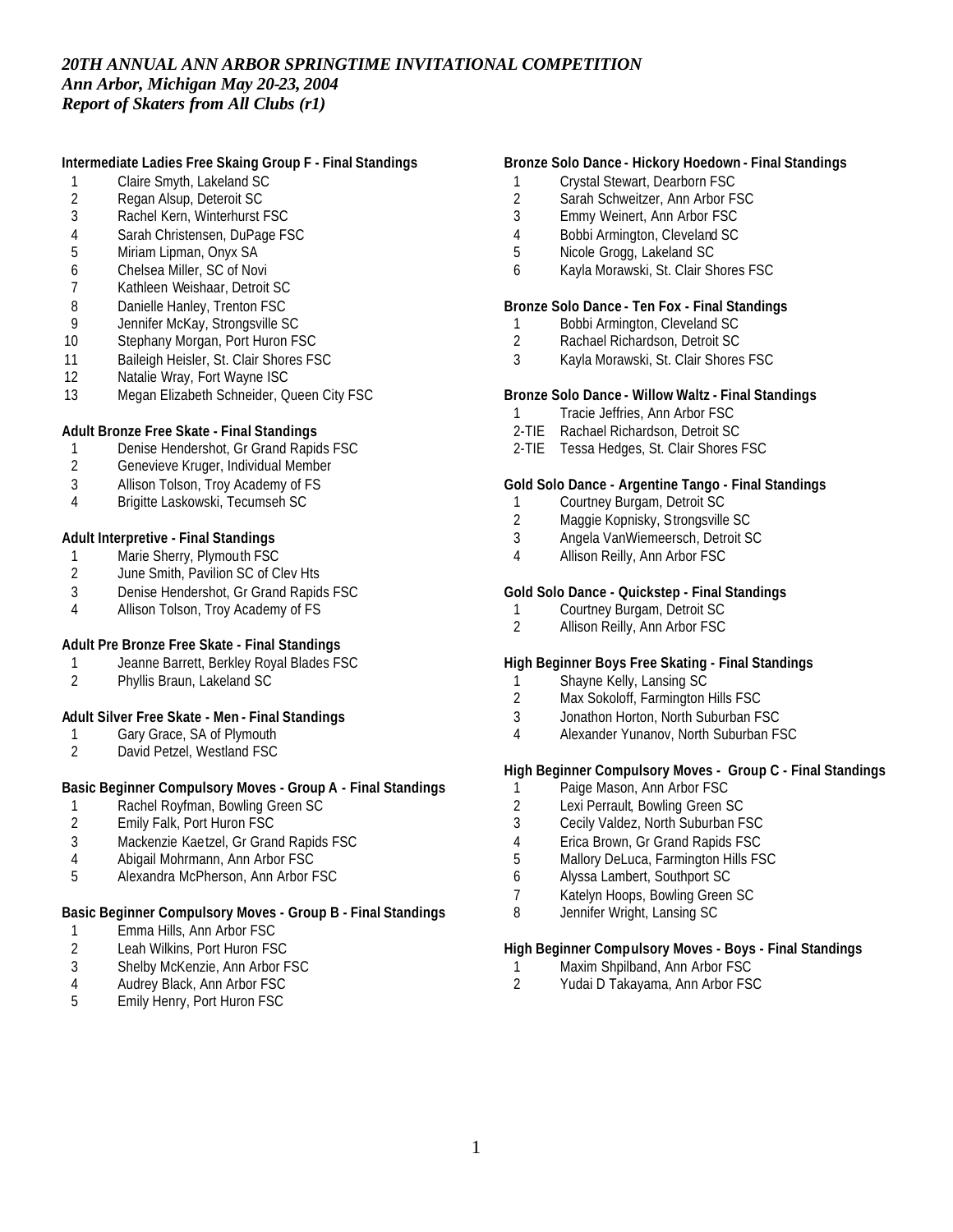# **High Beginner Compulsory Moves - Group A - Final Standings**

- Madison DeLuca, Farmington Hills FSC
- 2 Maggie Gibson, Trenton FSC<br>3 Erin Graub. Detroit SC
- Erin Graub, Detroit SC
- Elizabeth Batista, Ann Arbor FSC
- Megan Haase, Farmington Hills FSC
- Ashley Kersten, Detroit SC
- Lindsey Lambert, Southport SC

### **High Beginner Compulsory Moves - Group B - Final Standings**

- Courtney VanHorn, Bowling Green SC
- 2 Alexandra Draybuck, Farmington Hills FSC<br>3 Evelyn Lobdell, Ann Arbor FSC
- Evelyn Lobdell, Ann Arbor FSC
- Barbara Lawson, Individual Member
- Katie Hochrein, Ann Arbor FSC
- Sarah Watkins, South Metro Shores FSC

### **High Beginner Compulsory Moves - Group D - Final Standings**

- Jordyn Timpson, East Lansing Ice Sports
- Kailey Shaffer, SW Michigan SC
- Rachel Trouba, Ann Arbor FSC
- Meghan Brooks, Renaissance FSC

# **High Beginner Compulsory Moves - Group E - Final Standings**

- 1 Maura Villhauer, Summit SC of Mich<br>2 Dorothy Cheng, Ann Arbor FSC
- 2 Dorothy Cheng, Ann Arbor FSC<br>3 Madeline Franchock. Plymouth F
- Madeline Franchock, Plymouth FSC
- Samantha Saroki, Farmington Hills FSC
- Sarah Sacks, Ann Arbor FSC
- Cassondra (Cassi) Keller, Twin Bays SC

# **High Beginner Girls Free Skating Group A - Final Standings**

- Madeline Franchock, Plymouth FSC
- Kaitlin Budd, Detroit SC
- Madison DeLuca, Farmington Hills FSC
- Erin Graub, Detroit SC
- Shelby-Alexis Bell, South Metro Shores FSC
- Megan Haase, Farmington Hills FSC
- Ashley Kersten, Detroit SC
- Elizabeth Batista, Ann Arbor FSC

# **High Beginner Girls Free Skating Group B - Final Standings**

- Erin Lyddon, Plymouth FSC
- Racquel Rose, Westland FSC
- Sally Hecksel, Individual Member
- 4 Kyleen Crosby, Detroit SC<br>5 Katie Hochrein, Ann Arbor
- Katie Hochrein, Ann Arbor FSC
- Stephanie Messineo, Farmington Hills FSC
- 7 Kateleen Miado, Kalamazoo FSC<br>8 Barbara Lawson, Individual Memb
- Barbara Lawson, Individual Member
- Sarah Watkins, South Metro Shores FSC

#### **High Beginner Girls Free Skating Group C - Final Standings**

- Erica Brown, Gr Grand Rapids FSC
- 2 Evelyn Lobdell, Ann Arbor FSC<br>3 Paige Mason. Ann Arbor FSC
- Paige Mason, Ann Arbor FSC
- Megan Russell, Detroit SC
- Alexandra Lee, Skokie Valley FSC
- Savannah Fish, Lakeland SC
- Alexandra Draybuck, Farmington Hills FSC
- Alyssa Riihimaa, Gr Grand Rapids FSC
- Katie Scuereb, SC of Novi

# **High Beginner Girls Free Skating Group D - Final Standings**

- 1 Danielle Carrier, Plymouth FSC
- Lexi Perrault, Bowling Green SC
- Mallory DeLuca, Farmington Hills FSC
- Cecily Valdez, North Suburban FSC
- Katie Krausman, Lakeland SC
- Brianna Griesinger, SC of Novi
- Gina Panzica, Ann Arbor FSC
- Katelyn Hoops, Bowling Green SC
- Jennifer Wright, Lansing SC

### **High Beginner Girls Free Skating Group E - Final Standings**

- Amelia Gillis, Detroit SC
- Korene Humbach, Garden City FSC
- Chelsea Walker, SC of Novi
- Ellen Gabelmann, Farmington Hills FSC
- Kailey Shaffer, SW Michigan SC
- Shannon ODonohue, Ann Arbor FSC
- Rachel Trouba, Ann Arbor FSC
- Alora Adams, SC of Novi
- Amanda Shoemaker, Twin Bays SC
- Maria Arutyunova, North Suburban FSC

# **High Beginner Girls Free Skating Group F - Final Standings**

- 1 Kelly Staricha, Dearborn FSC<br>2 Lauren Allev, Garden City FSC
- Lauren Alley, Garden City FSC
- Dorothy Cheng, Ann Arbor FSC
- Lauren Hunter, Kalamazoo FSC
- Mara Thompson, Twin Bays SC
- Rachel Sacks, Ann Arbor FSC
- Katharine Shepard, North Suburban FSC

#### **High Beginner Girls Free Skating Group G - Final Standings**

- 1 Amberly Smith, SW Michigan SC
- 2 Angela Geftos, South Metro Shores FSC<br>3 Lizette Baeza. SC of Novi
- Lizette Baeza, SC of Novi
- Maura Villhauer, Summit SC of Mich
- Cassondra (Cassi Keller, Twin Bays SC
- Sarah Sacks, Ann Arbor FSC
- Leanne McKenzie, Lansing SC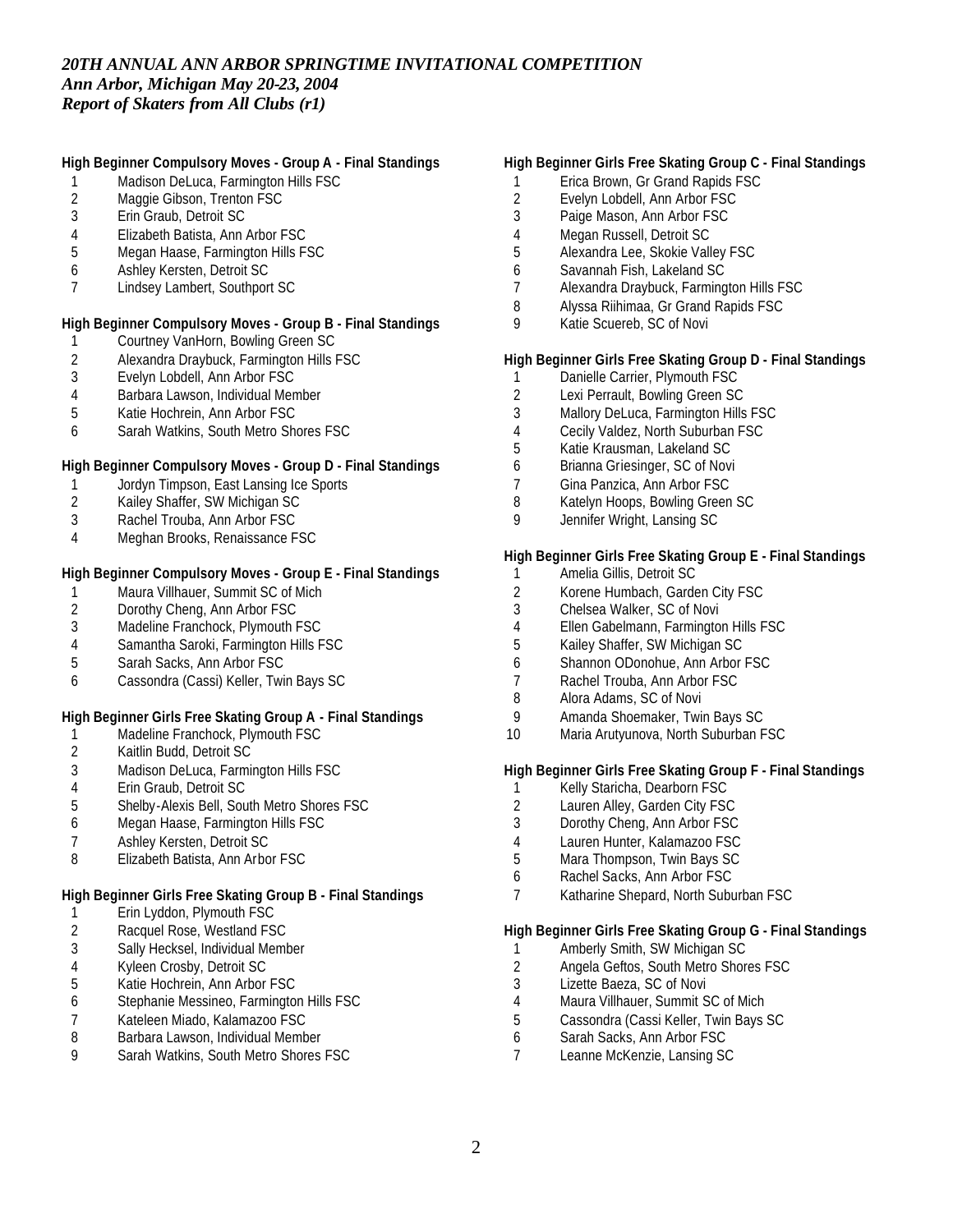# **High Original Dance - Final Standings**

- Evangeline Whitlock, Skaters Edge of W Mich
- 2 Amanda Strzalkowski, North Suburban FSC<br>3 Katherine Hermann, Pavilion SC of Clev Hts
- Katherine Hermann, Pavilion SC of Clev Hts

### **Intermediate Dance - Final Standings**

- Thankful Cromartie, Central Carolina SC
- Kurt Lingenfelter, Detroit SC
- Anastasia Olson, Detroit SC
- Greg Zuerlein, Detroit SC

# **Intermediate Dance - Standings for the First Dance**

- Thankful Cromartie, Central Carolina SC
- Kurt Lingenfelter, Detroit SC
- 2 Anastasia Olson, Detroit SC<br>2 Greg Zuerlein, Detroit SC
- Greg Zuerlein, Detroit SC

# **Intermediate Dance - Standings for the Second Dance**

- Thankful Cromartie, Central Carolina SC
- Kurt Lingenfelter, Detroit SC
- Anastasia Olson, Detroit SC
- Greg Zuerlein, Detroit SC

# **Intermediate Dance - Standings for the Third Dance**

- 1 Thankful Cromartie, Central Carolina SC<br>1 Kurt Lingenfelter, Detroit SC
- 1 Kurt Lingenfelter, Detroit SC<br>2 Anastasia Olson, Detroit SC
- 2 Anastasia Olson, Detroit SC<br>2 Greg Zuerlein, Detroit SC
- Greg Zuerlein, Detroit SC

#### **Intermediate Ladies Free Skaing Group G - Final Standings**

- Erica Luu, Winterhurst FSC
- Justine Woodcum, Onyx SA
- Lynzee Broussard, Gr Grand Rapids FSC
- Melissa Petersilge, Cleveland SC
- Megan Bellman, Bowling Green SC
- Brittany Johnson- Johns, Queen City FSC
- 7 Nicole Bauer, Ann Arbor FSC<br>8 Natasha Krawinkel. Detroit SC
- Natasha Krawinkel, Detroit SC
- Gabriella Saputo, St. Clair Shores FSC
- 10 Laura Clark, Flint 4 Seasons FSC
- Eliza (Elle) Wilkinson, FSC of Birmingham (MI)

# **Intermediate Ladies Free Skate - Group C - Final Standings**

- 1 Jane Ruan, Ann Arbor FSC
- 2 Laney Kuenzel, Pavilion SC of Clev Hts<br>3 Victoria Vlcek. SA of Plymouth
- Victoria Vlcek, SA of Plymouth
- Karen Augustyn, DuPage FSC
- Allyse Reiners, Detroit SC
- Brittany Fullgrapp, Port Huron FSC
- Eileen McGreevy, Columbus FSC
- Kimberly Schaub, Fond du Lac Blue Line
- Anna Recker, Gr Grand Rapids FSC
- Alyssa Nederhoed, Kalamazoo FSC
- Meghann Deering, Twin Bays SC
- Tonya Harvey, Winterhurst FSC

#### **Intermediate Ladies Free Skating Group A - Final Standings**

- Megan Gueli, Columbus FSC
- Torrie Fox, Skokie Valley FSC
- Melissa Bedell, SC of Novi
- Amanda Hrbacek, Houston FSC
- Kelly Whiteside, St. Clair Shores FSC
- Claire Bieke, Gr Grand Rapids FSC
- Kristen Gazaui, Ann Arbor FSC
- 8 Jenna Bouwens, FSC of Birmingham (MI)<br>9 Bridget Barrett, Pavilion SC of Clev Hts
- Bridget Barrett, Pavilion SC of Clev Hts
- Olivia Gentile, Lakeland SC

#### **Intermediate Ladies Free Skating Group B - Final Standings**

- Elyse Oskvarek, DuPage FSC
- Sarabeth Perry, Detroit SC
- Brooke Johnson-Johns, Queen City FSC
- Lauren Williams, Detroit SC
- Brianne Oswald, SA of Plymouth
- Jaclyn Scholtz, Winterhurst FSC
- Jennifer Henderson, Louisville SA
- 8 Jennifer Bander, Gr Grand Rapids FSC<br>9 Ami Saii. Washington FSC
- Ami Saji, Washington FSC
- Mio Nakamura, SW Michigan SC
- Addie Chabon, Ann Arbor FSC

### **Intermediate Ladies Free Skating Group D - Final Standings**

- 1 Beth Johnson-Johns, Queen City FSC
- Alyssa Albers, SA of Plymouth
- Kaitlin McCormick, Detroit SC
- Kaitlyn Mahan, Southport SC
- Kimberly Whiteside, St. Clair Shores FSC
- Melissa Geno, Trenton FSC
- 7 Noelle Wright, DuPage FSC<br>8 Kaitlyn Scholtz, Winterhurst
- Kaitlyn Scholtz, Winterhurst FSC
- Alyssa Neph, Lakeland SC
- 10 Elsa Ordway, Gr Grand Rapids FSC
- 11 Sydney Secory, Port Huron FSC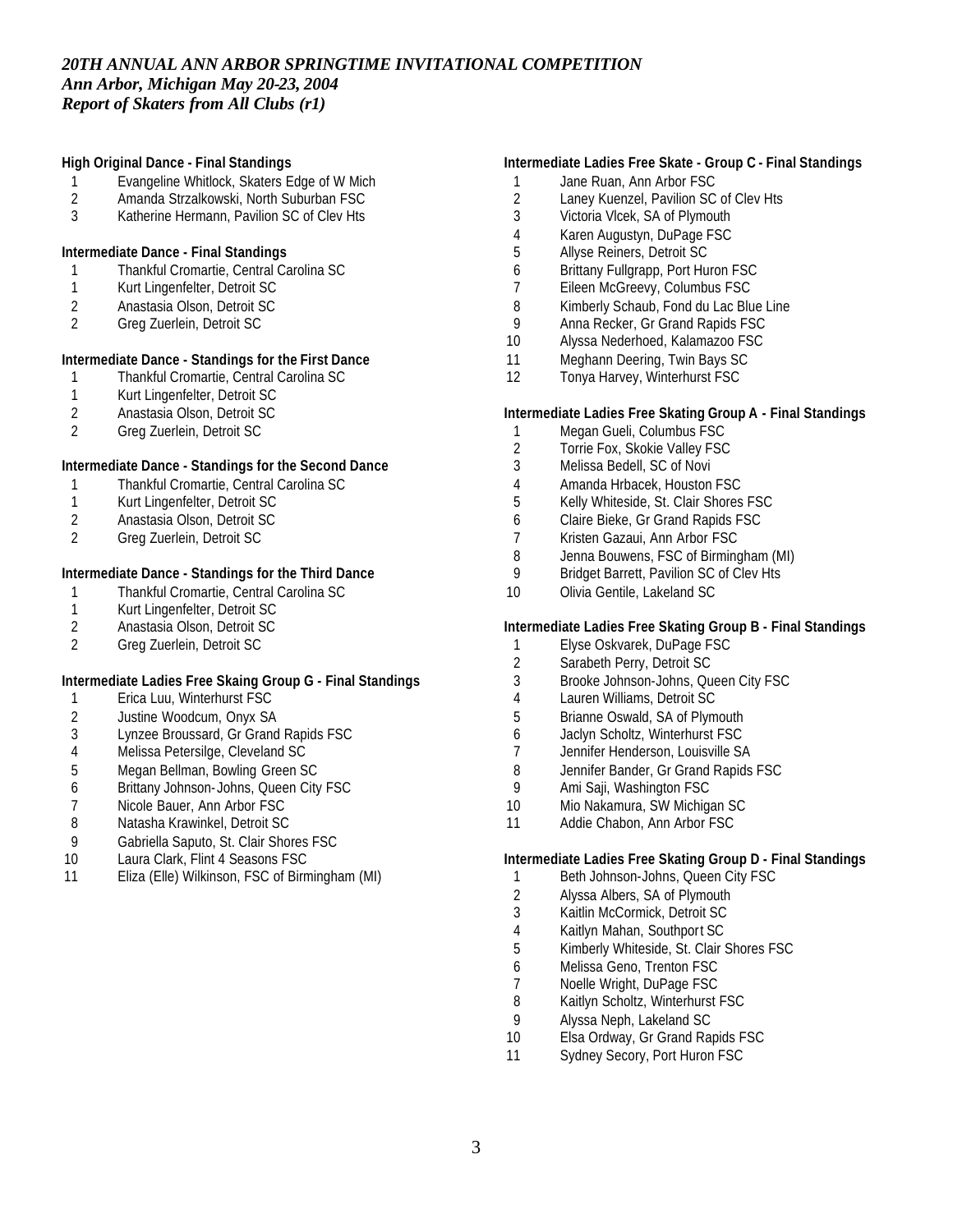# **Intermediate Ladies Free Skating Group E - Final Standings**

- Shanda DeWitt, Detroit SC
- 2 Anna Cobb, Flint 4 Seasons FSC<br>3 Chelsea Morrow, Gr Grand Rapid
- Chelsea Morrow, Gr Grand Rapids FSC
- Lauren King, Detroit SC
- Dana Harper, Fort Wayne ISC
- Jennifer Sulc, Shaker FSC
- Tara Stacey, SA of Plymouth
- Kelly Kielian, Columbus FSC
- Katie Rhodes, SC of Novi

# **Intermediate Ladies Short Program Group A - Final Standings**

- Allyse Reiners, Detroit SC
- Alyssa Albers, SA of Plymouth
- Chelsea Morrow, Gr Grand Rapids FSC
- Melissa Bedell, SC of Novi
- Rachel West, Detroit SC
- Abby Biernat, DuPage FSC
- Nicole Bauer, Ann Arbor FSC
- Eliza (Elle) Wilkinson, FSC of Birmingham (MI)
- Jessica Swartz, Columbus FSC
- Rachel Endres, Kalamazoo FSC
- Amanda Strzalkowski, North Suburban FSC

# **Intermediate Ladies Short Program Group B - Final Standings**

- 1 Tara Stacey, SA of Plymouth<br>2 Kasey Thompson, Lansing So
- 2 Kasey Thompson, Lansing SC<br>3 Brianne Oswald, SA of Plymou
- Brianne Oswald, SA of Plymouth
- 
- 4 Miriam Lipman, Onyx SA<br>5 Eileen McGreevv, Columl Eileen McGreevy, Columbus FSC
- Kaitlin McCormick, Detroit SC
- Sarah Christensen, DuPage FSC
- Alyssa Neph, Lakeland SC
- Katie Rhodes, SC of Novi

# **Intermediate Ladies Short Program Group C - Final Standings**

- Karen Augustyn, DuPage FSC
- Justine Woodcum, Onyx SA
- Chelsea Miller, SC of Novi
- Brittany Johnson- Johns, Queen City FSC
- Kaitlyn Mahan, Southport SC
- Amanda Hrbacek, Houston FSC
- Kimberly Schaub, Fond du Lac Blue Line
- 8 Brittany Fullgrapp, Port Huron FSC
- Natasha Krawinkel, Detroit SC
- Rachel Kern, Winterhurst FSC
- 11 Danielle Hanley, Trenton FSC
- Addie Chabon, Ann Arbor FSC

# **Intermediate Ladies Short Program Group D - Final Standings**

- Erica Luu, Winterhurst FSC
- 2 Lynzee Broussard, Gr Grand Rapids FSC<br>3 Sarabeth Perry, Detroit SC
- Sarabeth Perry, Detroit SC
- Kelly Whiteside, St. Clair Shores FSC
- Jennifer McKay, Strongsville SC
- Megan Bellman, Bowling Green SC
- Jenna Bouwens, FSC of Birmingham (MI)
- 8 Megan Elizabeth Schneider, Queen City FSC
- Melissa Petersilge, Cleveland SC

# **Intermediate Ladies Short Program Group E - Final Standings**

- Shanda DeWitt, Detroit SC
- Noelle Wright, DuPage FSC
- Samantha Scorzo, Plymouth FSC
- Lauren Williams, Detroit SC
- Bridget Barrett, Pavilion SC of Clev Hts
- Kimberly Whiteside, St. Clair Shores FSC
- Kristen Gazaui, Ann Arbor FSC
- Gabriella Saputo, St. Clair Shores FSC
- Jennifer Henderson, Louisville SA
- Sharon Shebib, FSC of Birmingham (MI)
- 11 Lauren Tseng, Plymouth FSC

#### **Intermediate Ladies Short Program Group F - Final Standings**

- 1 Torrie Fox, Skokie Valley FSC<br>2 Lauren Nieman. DuPage FSC
- Lauren Nieman, DuPage FSC
- Melissa Geno, Trenton FSC
- Natalie Wray, Fort Wayne ISC
- Victoria Vlcek, SA of Plymouth
- Stephany Morgan, Port Huron FSC
- Megan Gueli, Columbus FSC
- Claire Bieke, Gr Grand Rapids FSC
- Jaclyn Scholtz, Winterhurst FSC
- Lauren King, Detroit SC
- Kayla Hall, Skaters Edge of W Mich
- Mio Nakamura, SW Michigan SC

### **Intermediate Ladies Short Program Group G - Final Standings**

- 1 Regan Alsup, Detroit SC
- Kayla Howey, DuPage FSC
- Laura Clark, Flint 4 Seasons FSC
- Claire Smyth, Lakeland SC
- Alyssa Nederhoed, Kalamazoo FSC
- Kaitlyn Scholtz, Winterhurst FSC
- 7-TIE Beth Johnson-Johns, Queen City FSC
- 7-TIE Kara Budner, St. Clair Shores FSC
- Randi Ciuffoletti, Ann Arbor FSC
- Jennifer Bander, Gr Grand Rapids FSC
- 11 Sydney Secory, Port Huron FSC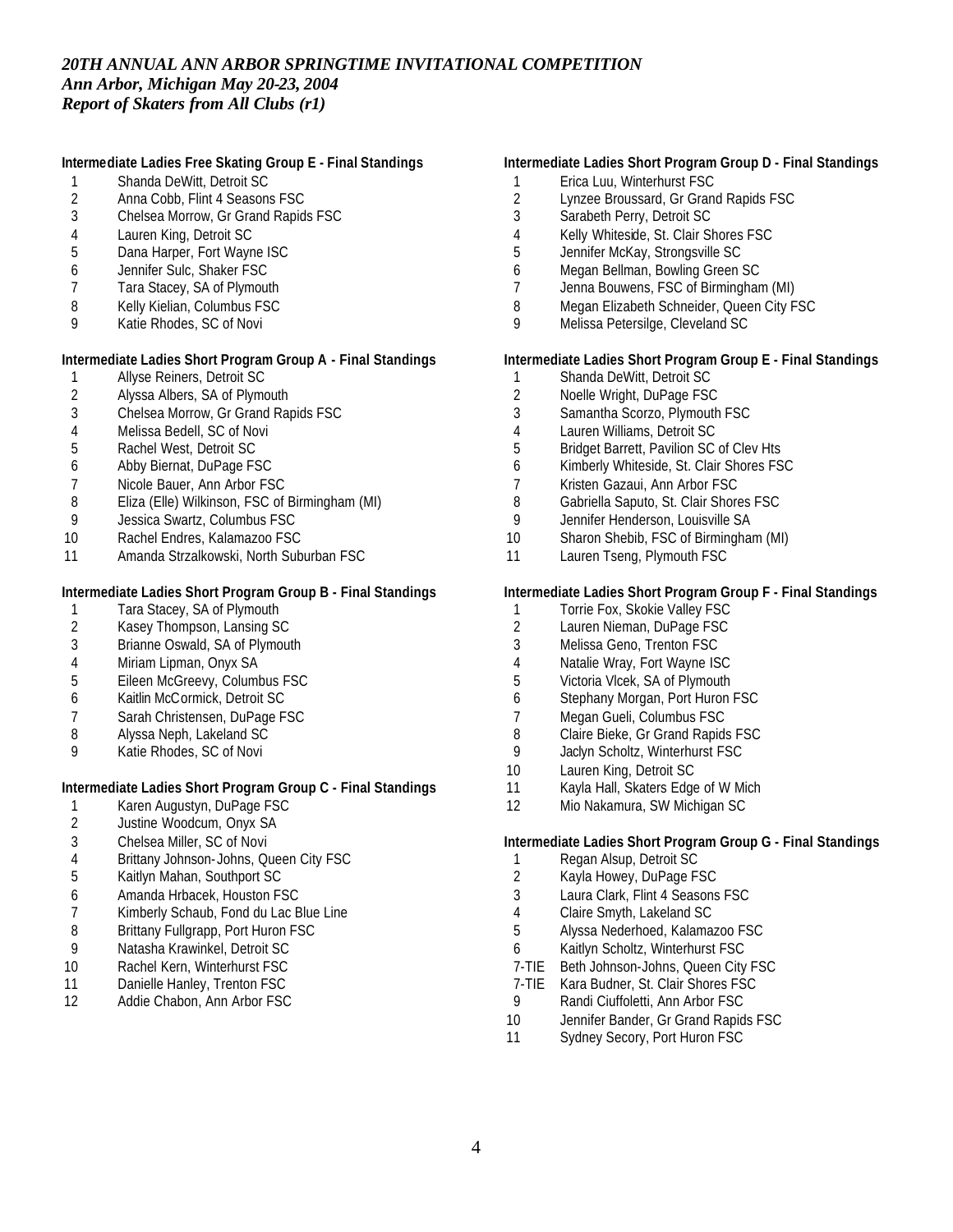# **Intermediate Ladies Short Program Group H - Final Standings**

- Elyse Oskvarek, DuPage FSC
- 2 Alice Lee, Detroit SC<br>3 Anna Cobb. Flint 4 Se
- Anna Cobb, Flint 4 Seasons FSC
- Dana Harper, Fort Wayne ISC
- Kelly Kielian, Columbus FSC
- Brooke Johnson-Johns, Queen City FSC
- Kathleen Weishaar, Detroit SC
- 8 Baileigh Heisler, St. Clair Shores FSC
- Anna Recker, Gr Grand Rapids FSC
- Tonya Harvey, Winterhurst FSC
- Ami Saji, Washington FSC

#### **Intermediate Men Free Skate - Final Standings (r1)**

- 1 Daniel Palmeri, Port Huron FSC<br>2 Paul Shapiro, Mentor FSC
- Paul Shapiro, Mentor FSC
- Justin Brachat, Ann Arbor FSC
- Dan OShea, Southport SC
- Jason Thomas, Southport SC
- Matthew Putt, DuPage FSC
- Steven Aviram, Pavilion SC of Clev Hts
- Tyler Fleming, Genesee FSC

# **Intermediate Men Short Program - Final Standings**

- 1 Kurt Weiss, Detroit SC<br>2 Dan OShea, Southport
- 2 Dan OShea, Southport SC<br>3 Paul Shapiro, Mentor FSC
- Paul Shapiro, Mentor FSC
- Daniel Palmeri, Port Huron FSC
- Steven Aviram, Pavilion SC of Clev Hts
- Jason Thomas, Southport SC
- Justin Brachat, Ann Arbor FSC
- Matthew Putt, DuPage FSC
- Tyler Fleming, Genesee FSC

### **Junior Free Skating - Group A - Final Standings**

- 1 Sarah Alexander, Pavilion SC of Clev Hts<br>2 Stefani Marotta, Toronb Cricket Skating
- 2 Stefani Marotta, Toronb Cricket Skating<br>3 Katrina Karpowitsch, Detroit SC
- Katrina Karpowitsch, Detroit SC
- Christa Solorio, DuPage FSC
- Meagan OLeary, Southport SC
- Stephanie Redman, Ann Arbor FSC
- Olivia Fabian, Fort Wayne ISC
- 8 Rachael Syswerda, Gr Grand Rapids FSC

# **Junior Free Skating - Group B - Final Standings**

- 1 Megan Oster, Wagon Wheel FSC
- 2 Kacey Gentile, West Shore FSC<br>3 Abigail Legg, Indiana/World SA
- Abigail Legg, Indiana/World SA
- Sarah Burke, Toronto Cricket Skating
- Melody Gerber, DuPage FSC
- Andrea Pinter, Detroit SC
- Nicole Tyrna, Ann Arbor FSC
- Caitlin Boyle, Onyx SA
- Amy Manning, Twin Bays SC
- Alexandra Draganoiu, Winterhurst FSC
- 11 Adrienne Ahee, Fort Wayne ISC

#### **Junior Ladies Short Program Group B - Final Standings**

- Abigail Legg, Indiana/World SA
- Kacey Gentile, West Shore FSC
- Brittany Karlon, St. Clair Shores FSC
- Amanda Adelson, Onyx SA
- Theresa LoRusso, Detroit SC
- Meagan OLeary, Southport SC
- Amy Manning, Twin Bays SC
- 8 Olivia Fabian, Fort Wayne ISC
- 9 Stefani Marotta, Toronto Cricket Skating<br>10 Ashlev Hamlin, SW Michigan SC
- Ashley Hamlin, SW Michigan SC
- Stephanie Redman, Ann Arbor FSC
- Rachael Syswerda, Gr Grand Rapids FSC

#### **Junior Men Free Skating - Final Standings**

- 1 Charlie White, Detroit SC<br>2 Luke Mafazy, Indiana/Wo
- Luke Mafazy, Indiana/World SA
- Jonathan Cassar, Detroit SC
- RJ Westfall, Winterhurst FSC

#### **Junior Men Short Program - Final Standings**

- 1 RJ Westfall, Winterhurst FSC<br>2 Luke Mafazy, Indiana/World S
- Luke Mafazy, Indiana/World SA

#### **Junior Short Program - Final Standings**

- 1 Megan Oster, Wagon Wheel FSC
- Sarah Alexander, Pavilion SC of Clev Hts
- Katrina Karpowitsch, Detroit SC
- Melissa Telecky, Detroit SC
- Melody Gerber, DuPage FSC
- Sarah Burke, Toronto Cricket Skating
- Christa Solorio, DuPage FSC
- 8 Nicole Tyrna, Ann Arbor FSC<br>9 Isa Zielinski, Detroit SC
- Lisa Zielinski, Detroit SC
- Caitlin Boyle, Onyx SA
- Andrea Pinter, Detroit SC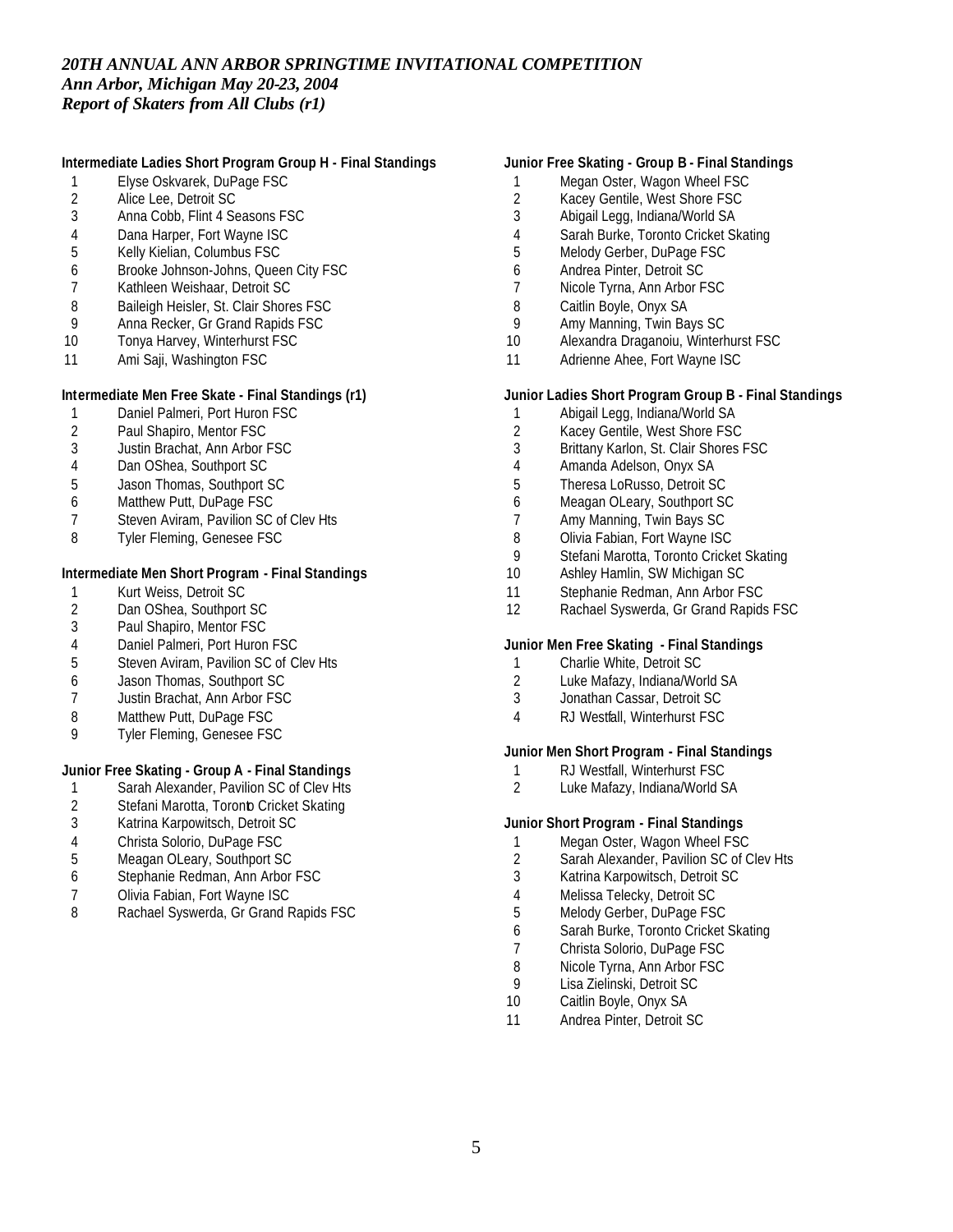# **Juvenile Boys Free Skating - Final Standings**

- 1 Ryan Hartley, Queen City FSC
- 2 Dylan DeWitt, Lansing SC<br>3 Trov Tomasello, Strongsvil
- Troy Tomasello, Strongsville SC
- R. Spenser Feller, St. Clair Shores FSC
- Daniel Eaton, Detroit SC
- Scotty Cambers, SA of Plymouth

# **Juvenile Boys Short Program - Final Standings**

- R. Spenser Feller, St. Clair Shores FSC
- Troy Tomasello, Strongsville SC
- Ryan Hartley, Queen City FSC
- William Crawford, Flint 4 Seasons FSC
- Dylan DeWitt, Lansing SC
- Scotty Cambers, SA of Plymouth

# **Juvenile Free Skate - Group A - Final Standings**

- Lauren Nieman, DuPage FSC
- Arianne Thomas, St Paul FSC
- Samantha Scorzo, Plymouth FSC
- Catherine Lepkowski, Lakeland SC
- Katie White, Detroit SC
- Katherine Heppner, St. Clair Shores FSC
- Thankful Cromartie, Central Carolina SC
- 8 Kelly Carnahan, Strongsville SC
- Shelby Wyrwa, Skokie Valley FSC

# **Juvenile Free Skate - Group B - Final Standings**

- 1 Delanie Honda, Braemar-City of Lakes FS<br>2 Kasey Thompson, Lansing SC
- 2 Kasey Thompson, Lansing SC<br>3 Lauren Ko. Detroit SC
- Lauren Ko, Detroit SC
- Amanda Jagow, Troy Academy of FS
- Alexandra Vargo, Pavilion SC of Clev Hts
- Amelia Wise, Columbus FSC
- 7 Katrina Weber, DuPage FSC<br>8 Rachel West, Detroit SC
- Rachel West, Detroit SC
- Kristina Likhanskaya, North Suburban FSC
- 10 Kay Lee Jaarsma, Gr Grand Rapids FSC
- 11 Harmony Risca, Detroit SC
- Rachel Seng, Detroit SC

# **Juvenile Free Skating - Group C - Final Standings**

- Kayla Howey, DuPage FSC
- Chelsea Christopher, Kent SC
- 3 Alexis Blodgett, Lakeland SC<br>4 Carolena Mallov, Flint 4 Seas
- 
- 4 Carolena Malloy, Flint 4 Seasons FSC<br>5 Brittany Nicole Grzywa, South Metro SI Brittany Nicole Grzywa, South Metro Shores FSC
- Megan Sulc, Shaker FSC
- 7 Kendall Calcaterra, Onyx SA<br>8 Meghan Quigley, Detroit SC
- Meghan Quigley, Detroit SC

# **Juvenile Girls Free Skating Group D - Final Standings**

- Abby Biernat, DuPage FSC
- 2 Mikenzie Frost, Detroit SC<br>3 Emily Glassberg, Detroit SQ
- Emily Glassberg, Detroit SC
- Alice Lee, Detroit SC
- Kelsey Velie, Skaters Edge of W Mich
- Elyssa Rautiola, Garden City FSC
- Natalie Krupa, St. Clair Shores FSC
- Fariba Kanga, Strongsville SC
- Olivia LaFond, Bowling Green SC
- Katie Ponsetto, Gr Grand Rapids FSC

### **Juvenile Girls Short Program Group B - Final Standings**

- Brittany Nicole Grzywa, South Metro Shores FSC
- Lauryn Cummings, Lansing SC
- Cyara Hotopp, Columbus FSC
- Casey Blake, DuPage FSC
- Fariba Kanga, Strongsville SC
- Katie White, Detroit SC
- Rachel Leggett, Detroit SC
- Allison Jamison, Skaters Edge of W Mich
- Harmony Risca, Detroit SC
- Cassie Andrews, Indiana/World SA
- 11 Kay Lee Jaarsma, Gr Grand Rapids FSC

# **Juvenile Girls Short Program Group C - Final Standings**

- Emily Glassberg, Detroit SC
- 2-TIE Elyssa Rautiola, Garden City FSC
- 2-TIE Delanie Honda, Braemar-City of Lakes FS
- Katherine Heppner, St. Clair Shores FSC
- Kelly Carnahan, Strongsville SC
- Kelsey Velie, Skaters Edge of W Mich
- Erica Porzondek, Wyandotte FSC
- Jamey Little, Detroit SC
- Jaylyn Kelly, Lansing SC
- Chelsea Fullgrapp, Port Huron FSC
- 11 Raven Peterson, Tampa Bay SC

# **Juvenile Pairs - Final Standings**

- Emily Glassberg, Detroit SC
- Kurt Weiss, Detroit SC
- Jessica Schilkey, Port Huron FSC
- Daniel Palmeri, Port Huron FSC
- Hannah Rosinski, Pavilion SC of Clev Hts
- Steven Aviram, Pavilion SC of Clev Hts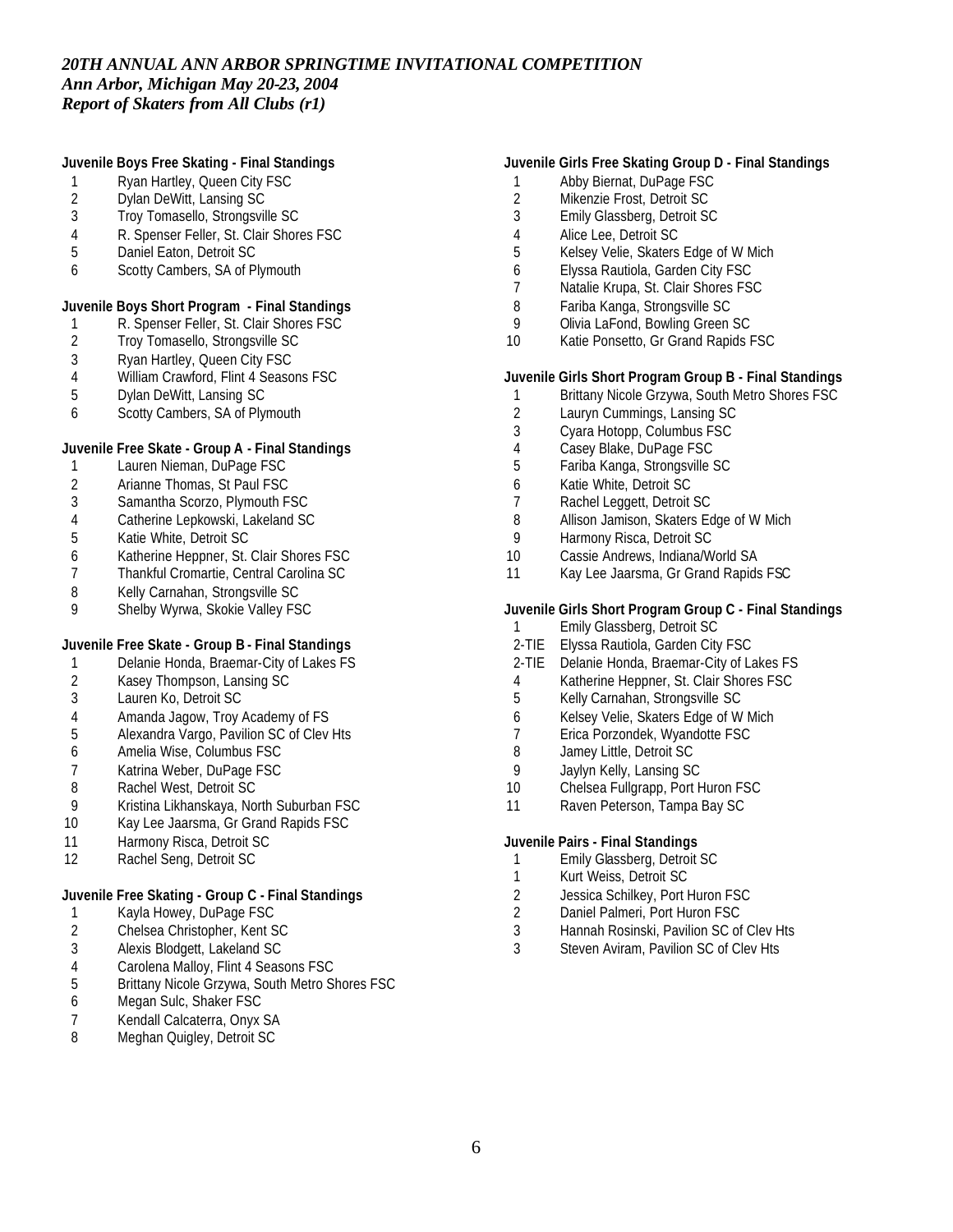# **Juvenile Short Program Group A - Final Standings**

- Elisabeth McDonald, Cleveland SC
- 2 Chelsea Christopher, Kent SC<br>3 Alexandra Vargo, Pavilion SC
- Alexandra Vargo, Pavilion SC of Clev Hts
- Lexi DeNio, Lakeland SC
- Olivia LaFond, Bowling Green SC
- Lara Willmarth, St. Clair Shores FSC
- Kristina Likhanskaya, North Suburban FSC
- Rachel Cole, Detroit SC
- Carolena Malloy, Flint 4 Seasons FSC
- Emily Laughlin, Bowling Green SC
- 11 Katie Ponsetto, Gr Grand Rapids FSC
- Rachel Seng, Detroit SC
- Erica Dutton, FSC of Birmingham (MI)

# **Low Beginner Boys Free Skating - Final Standings**

- 1 Dennis Galperin, Bowling Green SC
- Ben Sokoloff, Farmington Hills FSC
- Alexander Trouba, Ann Arbor FSC

# **Low Beginner Compulsory Moves - Boys - Final Standings**

- Dennis Galperin, Bowling Green SC
- Luke Moblo, Skaters Edge of W Mich

# **Low Beginner Compulsory Moves - Group A - Final Standings**

- 1 Carson Dembrosky, South Metro Shores FSC<br>2 Melissa Porembiak, Farmington Hills FSC
- 2 Melissa Porembiak, Farmington Hills FSC<br>3 Gina Panzica. Ann Arbor FSC
- Gina Panzica, Ann Arbor FSC
- 4 Charity Haylett, Bowling Green SC<br>5 Chloe Grignon, Wyandotte FSC
- Chloe Grignon, Wyandotte FSC
- Ekaterina Shpilband, Ann Arbor FSC
- Megan Chandler, Kalamazoo FSC
- Kelly Butler, Plymouth FSC

# **Low Beginner Compulsory Moves - Group B - Final Standings**

- 1 Brittany Montie, South Metro Shores FSC
- 2 Miranda McNeely, Trenton FSC<br>3 Kirsten Kelly, Port Huron FSC
- Kirsten Kelly, Port Huron FSC
- Caitlyn Luckhardt, Ann Arbor FSC
- Lydia Chamberlain, Lansing SC
- Melissa Yax, Wyandotte FSC
- Bianca Brooks, Renaissance FSC
- Amanda Scull, Ann Arbor FSC

# **Low Beginner Compulsory Moves - Group C - Final Standings**

- 1 Jennifer Liu, Ann Arbor FSC<br>2 Jacquelyne Sanlor, South Me
- 2 Jacquelyne Sanlor, South Metro Shores FSC<br>3 Katie Witas, DuPage FSC
- Katie Witas, DuPage FSC
- 4 Brittany Gemmill, Ann Arbor FSC<br>5 Kelsev Leicht, Lakeland SC
- Kelsey Leicht, Lakeland SC
- Rhealyn Juridico, North Suburban FSC

# **Low Beginner Girls Free Skating Group A - Final Standings**

- 1 Maggie Gibson, Trenton FSC
- 2 Rachel Royfman, Bowling Green SC<br>3 Anastacia Torossian, Lakeland SC
- Anastacia Torossian, Lakeland SC
- Stephanie Cox, Plymouth FSC
- Mackenzie Kaetzel, Gr Grand Rapids FSC
- Paige Mavity, SW Michigan SC
- Kelly Butler, Plymouth FSC
- Peyton Lee, Detroit SC

# **Low Beginner Girls Free Skating Group B - Final Standings**

- 1 Michaela Fretenborough, Individual Member<br>2 Charity Haylett. Bowling Green SC
- Charity Haylett, Bowling Green SC
- Madeleine York, North Suburban FSC
- Carson Dembrosky, South Metro Shores FSC
- Katherine Li, Plymouth FSC
- Alyssa Loshinskie, Detroit SC
- Lindsey Lambert, Southport SC
- Megan Chandler, Kalamazoo FSC

#### **Low Beginner Girls Free Skating Group C - Final Standings**

- Melissa Porembiak, Farmington Hills FSC
- 2 Allison Boll, Fort Wayne ISC<br>3 Hannah Szainer, Lakeland S
- Hannah Szajner, Lakeland SC
- Leah Israel, Detroit SC
- Melissa Yax, Wyandotte FSC
- Megan Kachelski, Flint 4 Seasons FSC
- Madison Yates, Plymouth FSC
- Garbielle Young, Detroit SC

# **Low Beginner Girls Free Skating Group D - Final Standings**

- Katie Witas, DuPage FSC
- Kirsten Kelly, Port Huron FSC
- Jessica Nicosia, Detroit SC
- Miranda McNeely, Trenton FSC
- Kaitlin Fett, Detroit SC
- Leah Wilkins, Port Huron FSC
- Alyssa Lambert, Southport SC
- Meika Ashby, SW Michigan SC

### **Low Beginner Girls Free Skating Group E - Final Standings**

- Leah Staricha, Dearborn FSC
- Brittany Montie, South Metro Shores FSC
- Jennifer Liu, Ann Arbor FSC
- Allie Stephenson, Flint 4 Seasons FSC
- 5 Samantha Saroki, Farmington Hills FSC
- Emily Parks, Lakeland SC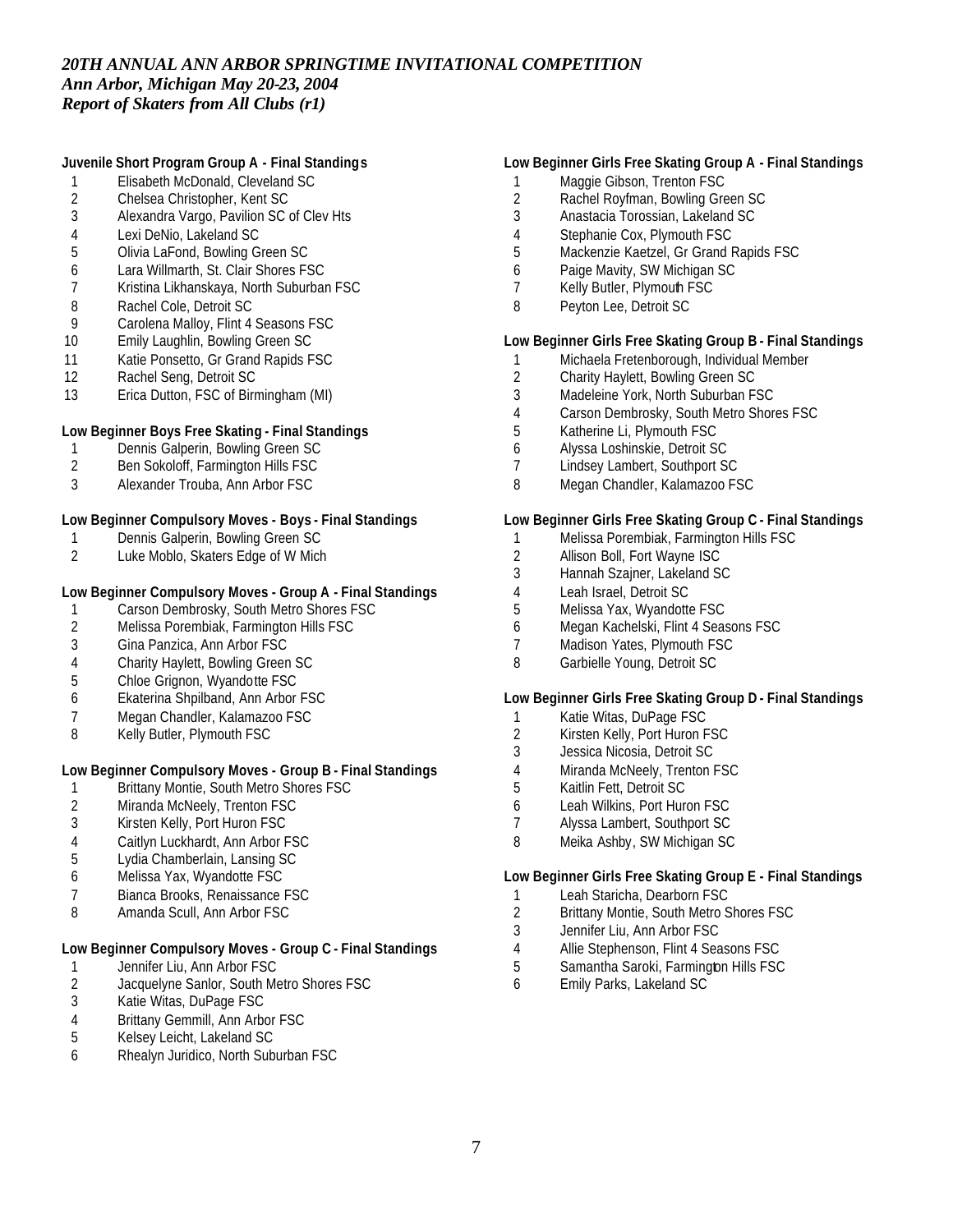# **Low Beginner Girls Free Skating Group F - Final Standings**

- 1 Jacquelyne Sanlor, South Metro Shores FSC<br>2 Jillian Rhind, Trenton FSC
- 2 Jillian Rhind, Trenton FSC<br>3 Kali Henslev, Farmington H
- Kali Hensley, Farmington Hills FSC
- Caitlyn Luckhardt, Ann Arbor FSC
- Brittany Gemmill, Ann Arbor FSC
- Kelsey Leicht, Lakeland SC
- Megan Sawyer, Lakeland SC
- Rhealyn Juridico, North Suburban FSC

#### **Low Original Dance - Final Standings**

- 1 Teri Haag, Midland FSC<br>2 Amelia Wise, Columbus
- 2 Amelia Wise, Columbus FSC<br>3 Lauren Biegger, Bowling Gree
- Lauren Biegger, Bowling Green SC
- Bobbi Armington, Cleveland SC
- Marlaina Baxter, North Suburban FSC

# **Novice Free Skating - Group D - Final Standings**

- Laura Lepzinski, Gr Grand Rapids FSC
- Stephanie Lecheler, Southport SC
- Sanna Ho, Indiana/World SA
- 4 Rebecca Shay, Ann Arbor FSC<br>5 Abigail Leet, Detroit SC
- Abigail Leet, Detroit SC
- Stefani Hensley, DuPage FSC
- Andrea Best, Detroit SC

# **Novice Free Skating - Group E - Final Standings**

- 1 Megan Hyatt, Wagon Wheel FSC
- 2 Juliana Bilowus, Detroit SC<br>3 Jill Krissberg, DuPage FSC
- Jill Krissberg, DuPage FSC
- Rachael Ericson, North Suburban FSC
- Kellie Weiss, Strongsville SC
- Chelsea Young, Detroit SC
- Victoria Hall, Ann Arbor FSC
- 8 Carly Rabidue, Port Huron FSC

# **Novice Ladies Free Skating Group A - Final Standings**

- Alyssa Creger, DuPage FSC
- Courtney Mueller, Detroit SC
- Brittney Westdorp, Gr Grand Rapids FSC
- Maggie Kopnisky, Strongsville SC
- Kali Sarcinella, DuPage FSC
- Sheila Harkaway, Ann Arbor FSC
- Meagan Sierens, St. Clair Shores FSC
- Kelly Kern, Winterhurst FSC
- Danie Igrisan, Detroit SC

# **Novice Ladies Free Skating Group B - Final Standings**

- 1 Lilly Pixley, Fort Wayne ISC
- 2 Rhiana Brammeier, St Paul FSC<br>3 Kelly Anne Flack. Onvx SA
- Kelly Anne Flack, Onyx SA
- Holly Beck, Flint 4 Seasons FSC
- Holly Helzer, St. Clair Shores FSC
- Emily Troendly, DuPage FSC
- Kelsey Regan, Winterhurst FSC

# **Novice Ladies Free Skating Group C - Final Standings**

- Kendra Moyle, Ann Arbor FSC
- 2 Emily Biller, Gr Grand Rapids FSC<br>3 Courtney Wetterich, Queen City FS
- Courtney Wetterich, Queen City FSC
- Stephanie Lange, Detroit SC
- Marian Schmidt, St. Clair Shores FSC
- Katrell Duncan, Detroit SC
- Jessica Sheplavy, Winterhurst FSC
- Lauren Kelly, Twin Bays SC
- Cara Charnogursky, DuPage FSC
- Meagan Marshall, Indiana/World SA

# **Novice Men Free Skating - Final Standings**

- 1 Grant Hochstein, St. Clair Shores FSC<br>2 Trevor Young, Detroit SC
- Trevor Young, Detroit SC
- Bram Lipman, Onyx SA

# **Novice Men Short Program - Final Standings**

- Grant Hochstein, St. Clair Shores FSC
- William Brewster, Detroit SC
- Trevor Young, Detroit SC
- Frank Huber, SA of Plymouth
- Cory Helffrich, Winterhurst FSC
- Bram Lipman, Onyx SA

#### **Novice Short Program - Group A - Final Standings**

- 1 Jane Ruan, Ann Arbor FSC<br>2 Stephanie Lecheler, Southp
- Stephanie Lecheler, Southport SC
- Holly Helzer, St. Clair Shores FSC
- Maggie Kopnisky, Strongsville SC
- Emily Troendly, DuPage FSC
- Emily Biller, Gr Grand Rapids FSC
- Stefani Hensley, DuPage FSC
- Kelly Kern, Winterhurst FSC
- Stephanie Lange, Detroit SC
- Amanda Landrian, Southport SC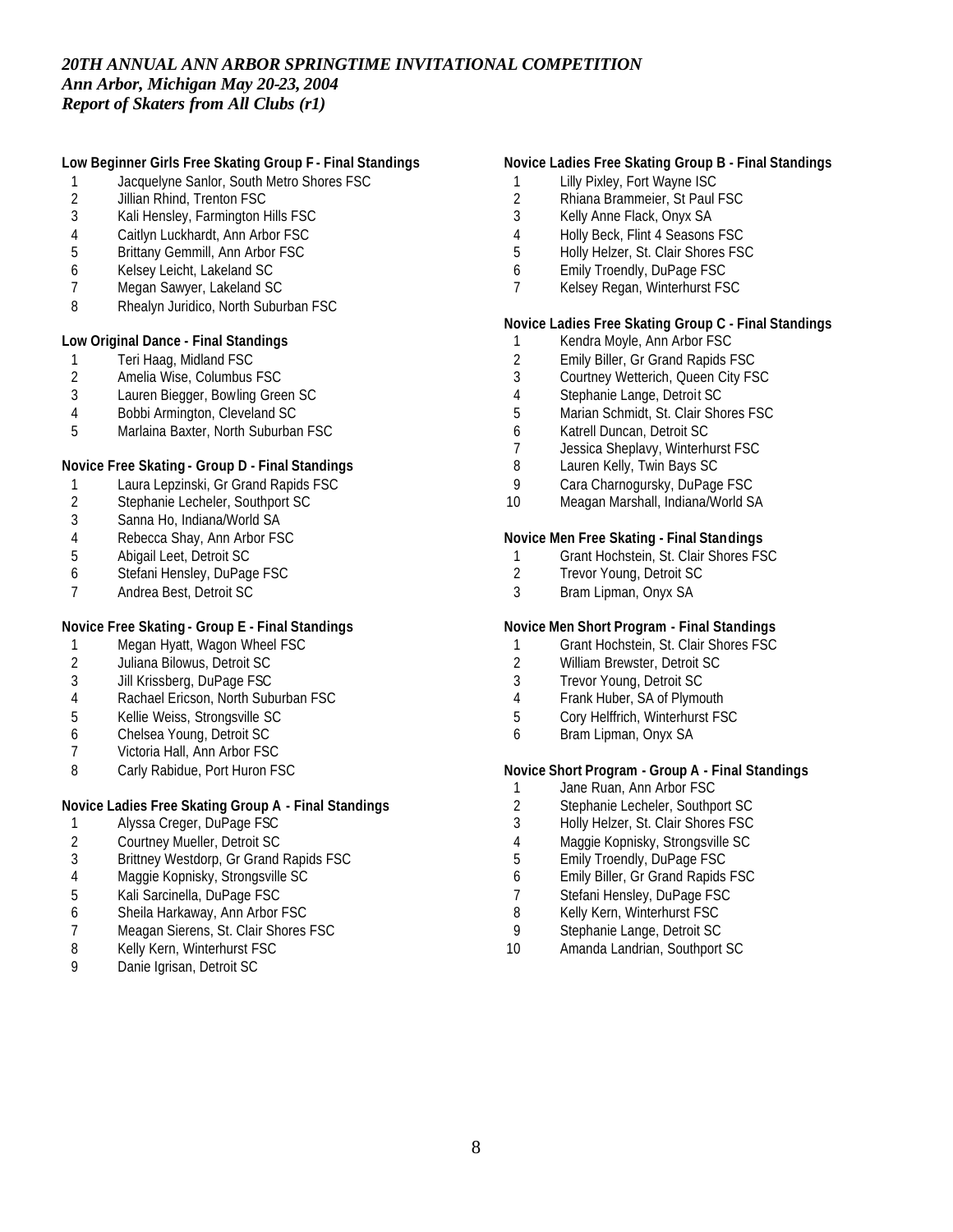# **Novice Short Program - Group B - Final Standings**

- Rhiana Brammeier, St Paul FSC
- Megan Hyatt, Wagon Wheel FSC
- 3-TIE Courtney Wetterich, Queen City FSC
- 3-TIE Kali Sarcinella, DuPage FSC
- Victoria Hall, Ann Arbor FSC
- Eden Desira, SA of Plymouth
- Jessica Swinton, SC of Novi
- Chanel Hicks, Dearborn FSC
- Chelsea Young, Detroit SC

# **Novice Short Program - Group D - Final Standings**

- Kendra Moyle, Ann Arbor FSC
- Meagan Marshall, Indiana/World SA
- Kellie Weiss, Strongsville SC
- Katrell Duncan, Detroit SC
- Abigail Leet, Detroit SC
- Meagan Sierens, St. Clair Shores FSC
- Holly Beck, Flint 4 Seasons FSC
- 8 Marian Schmidt, St. Clair Shores FSC
- Alyssa Vrdoljak, DuPage FSC
- Lauren Kelly, Twin Bays SC
- Kelsey Regan, Winterhurst FSC

#### **Novice Short Program- Group C - Final Standings**

- 1 Sarah Glassberg, Detroit SC<br>2 Courtney Mueller, Detroit SC
- 2 Courtney Mueller, Detroit SC<br>3 Alvssa Creger, DuPage FSC
- Alyssa Creger, DuPage FSC
- 4 Rachael Ericson, North Suburban FSC<br>5 Brittany Noble, Twin Bays SC
- Brittany Noble, Twin Bays SC
- Brittney Westdorp, Gr Grand Rapids FSC
- Jessica Sheplavy, Winterhurst FSC
- Rebecca Shay, Ann Arbor FSC
- Andrea Best, Detroit SC
- Sanna Ho, Indiana/World SA
- 11 Carly Rabidue, Port Huron FSC

# **Novice Short Program- Group E - Final Standings**

- Laura Lepzinski, Gr Grand Rapids FSC
- Juliana Bilowus, Detroit SC
- Lilly Pixley, Fort Wayne ISC
- Kelly Anne Flack, Onyx SA
- Cara Charnogursky, DuPage FSC
- Nina Olivero, St. Clair Shores FSC
- Sheila Harkaway, Ann Arbor FSC
- 8-TIE Jill Krissberg, DuPage FSC
- 8-TIE Chelsea Grimmer, Detroit SC
- 10 Brittany M Green, Lansing SC

#### **Open Juvenile Boys Short Program - Final Standings**

Nicholas Anderson, Starlight Ice Dance Club

# **Open Juvenile Free Skate - Group C - Final Standings**

- Rachel Endres, Kalamazoo FSC
- 2 Samantha Klaczynski, Glenwood FSC<br>3 Kimberly Mever. Westland FSC
- Kimberly Meyer, Westland FSC
- Rachel Birecki, Wyandotte FSC
- Jennifer Forrest, Lake Effect FSC
- Michelle Neece, Gr Grand Rapids FSC
- Emily Sawyer, Northern Ice FSC
- Nikita Kowal, Fort Wayne ISC
- Jamie Cohen, Ann Arbor FSC

#### **Open Juvenile Free Skating - Group B - Final Standings**

- Megan Mitchell, Southport SC
- Alexandra Sweeney, Gr Grand Rapids FSC
- Alexandria Ward, Twin Bays SC
- Amanda Tew, Ann Arbor FSC
- Kelsey Dunn, Dearborn FSC
- Nikita Stange, DuPage FSC
- Kaitlin Miller, Ann Arbor FSC
- 8 Katie Miller, Port Huron FSC

#### **Open Juvenile Girls Free Skating Group A - Final Standings**

- 1 Kayla Schmitt, Detroit SC<br>2 Lauren Desko, Bowling Gr
- Lauren Desko, Bowling Green SC
- Lindsay Rozynek, Indiana/World SA
- Sarah Pasmanter, St. Clair Shores FSC
- Ellie Loughlin, DuPage FSC
- Marijke Kremin, Gr Grand Rapids FSC
- Victoria Harrison, Glenwood FSC
- 8 Samantha Secory, Port Huron FSC
- Darya Howell, Ann Arbor FSC

# **Open Juvenile Girls Short Program Group A - Final Standings**

- Samantha Klaczynski, Glenwood FSC
- 2 Kayla Schmitt, Detroit SC<br>3 Kaitlin Miller, Ann Arbor F
- Kaitlin Miller, Ann Arbor FSC
- Lauren Desko, Bowling Green SC
- Nikita Stange, DuPage FSC
- Rachel Birecki, Wyandotte FSC
- Krista Goudie, Plymouth FSC
- Josie Trafelet, Twin Bays SC
- Katie Miller, Port Huron FSC

# **Open Juvenile Girls Short Program Group B - Final Standings**

- Victoria Harrison, Glenwood FSC
- Stephanie Andrica, Cleveland SC
- Alexandria Ward, Twin Bays SC
- Nikita Kowal, Fort Wayne ISC
- Sarah Pasmanter, St. Clair Shores FSC
- Ellie Loughlin, DuPage FSC
- Sarah Lawson, Columbus FSC
- 8 Jamie Cohen, Ann Arbor FSC<br>9 Kelsey Dunn, Dearborn FSC
- Kelsey Dunn, Dearborn FSC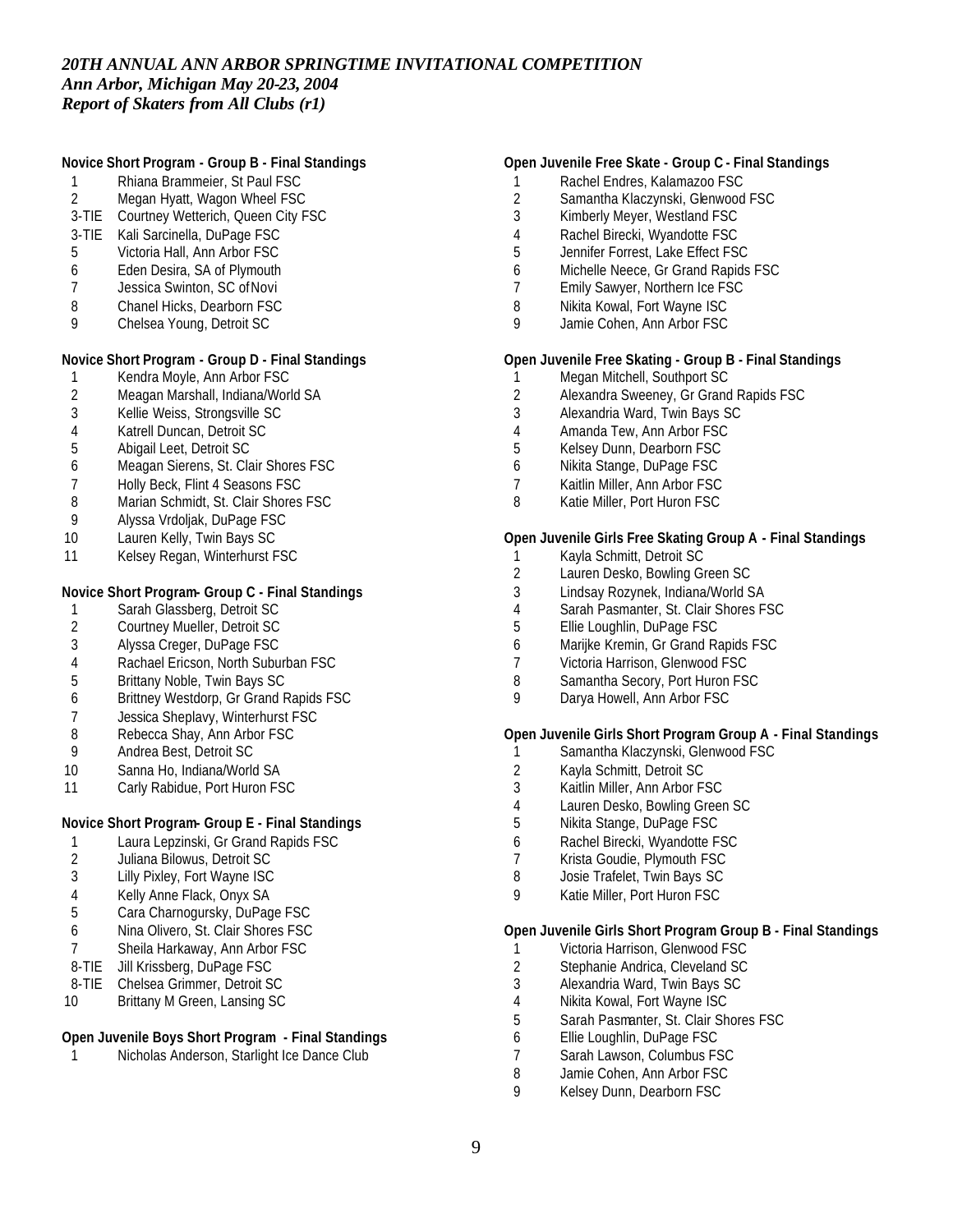# **Open Juvenile Girls Short Program Group C - Final Standings**

- 1 Stephanie Wotton, Lakeland SC<br>2 Lindsay Rozynek, Indiana/World
- 2 Lindsay Rozynek, Indiana/World SA<br>3 Deidre Bruce, Fort Wavne ISC
- Deidre Bruce, Fort Wayne ISC
- 4 Jennifer Forrest, Lake Effect FSC
- 5 Kristen Kozlowski, St. Clair Shores FSC
- 6 Samantha Secory, Port Huron FSC
- 7 Darya Howell, Ann Arbor FSC

# **Pre Bronze Solo Dance - Cha-Cha - Final Standings**

- 1 Paige Mason, Ann Arbor FSC
- 2 Shannon Hurst, St. Clair Shores FSC<br>3 Kelsey Walton, Detroit SC
- 3 Kelsey Walton, Detroit SC
- 4 Nicole Grogg, Lakeland SC
- 5 Niala Bourassa, Ann Arbor FSC
- 6 Alissandra Aronow, FSC of Birmingham (MI)
- 7 Abby Dutke, FSC of Birmingham (MI)
- 8 Samantha Braun, Twin Bays SC

### **Pre Bronze Solo Dance - Fiesta Tango - Final Standings**

- 1 Navarre Medlock, Strongsville SC
- 2 Kelsey Walton, Detroit SC<br>3 Abby Dutke, FSC of Birmir
- 3 Abby Dutke, FSC of Birmingham (MI)<br>4 Alissandra Aronow. FSC of Birmingha
- 4 Alissandra Aronow, FSC of Birmingham (MI)
- 5 Paige Mason, Ann Arbor FSC
- 6 Shannon Hurst, St. Clair Shores FSC

# **Pre Bronze Solo Dance - Swing Dance - Final Standings**

- 1 Abby Dutke, FSC of Birmingham (MI)<br>2 Kelsev Walton, Detroit SC
- 2 Kelsey Walton, Detroit SC

# **Pre Gold Solo Dance - Blues - Final Standings**

- 1 Kurt Lingenfelter, Detroit SC
- 2 Courtney Burgam, Detroit SC
- 3 Maggie Kopnisky, Strongsville SC
- 4 Katherine Hermann, Pavilion SC of Clev Hts

# **Pre Gold Solo Dance - Kilian - Final Standings**

- 1 Angela VanWiemeersch, Detroit SC
- 2 Jason Deveikis, Ann Arbor FSC
- 3 Kara Lingenfelter, Detroit SC
- 4 Carly Rabidue, Port Huron FSC

#### **Pre Gold Solo Dance - Paso Doble - Final Standings**

- 1 Kara Lingenfelter, Detroit SC<br>2 Carly Rabidue, Port Huron FS
- Carly Rabidue, Port Huron FSC

# **Pre Gold Solo Dance - Starlight - Final Standings**

- 1 Angela VanWiemeersch, Detroit SC<br>2 Jason Deveikis, Ann Arbor FSC
- Jason Deveikis, Ann Arbor FSC

# **Pre Juvenile Boys Free Skating - Final Standings**

- 1 Davis Nixon, Lakeland SC
- 2 Alexander Newman, SC of Novi<br>3 David Powers, Indiana/World SA
- David Powers, Indiana/World SA
- 4 Nicholas Fisk, St. Clair Shores FSC

# **Pre Juvenile Compulsory Moves - Group A - Final Standings**

- 1 Jessica Schilkey, Port Huron FSC
- 2 Zola Murray, Little Traverse FSC
- 3 Kassandra Kobzowicz, Pavilion SC of Clev Hts
- 4 Jennafer Reimann, Northern Ice FSC
- 5 Hannah Rosinski, Pavilion SC of Clev Hts
- 6 Caitlin Knox, Winterhurst FSC

#### **Pre Juvenile Compulsory Moves - Group B - Final Standings**

- 1 Monica Kavanaugh, Kalamazoo FSC
- 2 Rhea Morrison, Fort Wayne ISC
- 3 Kelli Cichanofsky, Wagon Wheel FSC
- 4 Alexandria Carr, Ann Arbor FSC
- 5 Katherine Rapin, Little Traverse FSC
- 6 Ashley Orban, North Suburban FSC
- 7 Jana Burkhardt, Mentor FSC

# **Pre Juvenile Compulsory Moves - Group C - Final Standings**

- 1 Macy Shroyer, Summit SC of Mich<br>2 Trudy Wu. Columbus FSC
- 2 Trudy Wu, Columbus FSC<br>3 Tori Moore, Pavilion SC of
- Tori Moore, Pavilion SC of Clev Hts
- 4 Anna Kuljian, Ann Arbor FSC
- 5 Marionna Bennett, Winterhurst FSC
- 6 Kristina Rudman, Southport SC
- 7 Marissa Pedersen, Northern Ice FSC
- 8 Rebecca Cao, Ann Arbor FSC
- 9 Brianna Black, Port Huron FSC

# **Pre Juvenile Compulsory Moves - Group D - Final Standings**

- 1 Hallie Kohler, Twin Bays SC<br>2 Jordan Rex. Flint 4 Seasons
- Jordan Rex, Flint 4 Seasons FSC
- 3 Katie Ansel, Lake Effect FSC
- 4 Megan Matura, Northern Ice FSC
- 5 Victoria Morrison, Fort Wayne ISC
- 6 Leeda Wang, Ann Arbor FSC
- 7 Meagan Rogowski, SW Michigan SC

# **Pre Juvenile Compulsory Moves - Group E - Final Standings**

- 1 Chelsea Graham, SW Michigan SC
- 2 Crystal Stewart, Dearborn FSC<br>3 MacKenzie Burke, Little Travers
- MacKenzie Burke, Little Traverse FSC
- 4 Maggie Stein, Skaters Edge of W Mich
- 5 Brittany Mrozek, Plymouth FSC
- 6 Shae Miller, Columbus FSC
- 7 Teresa Gonzalez, Glenwood FSC
- 8 Kristina Wolf, Winterhurst FSC<br>9 Anna Lichtman Farmington Hil
- 9 Anna Lichtman, Farmington Hills FSC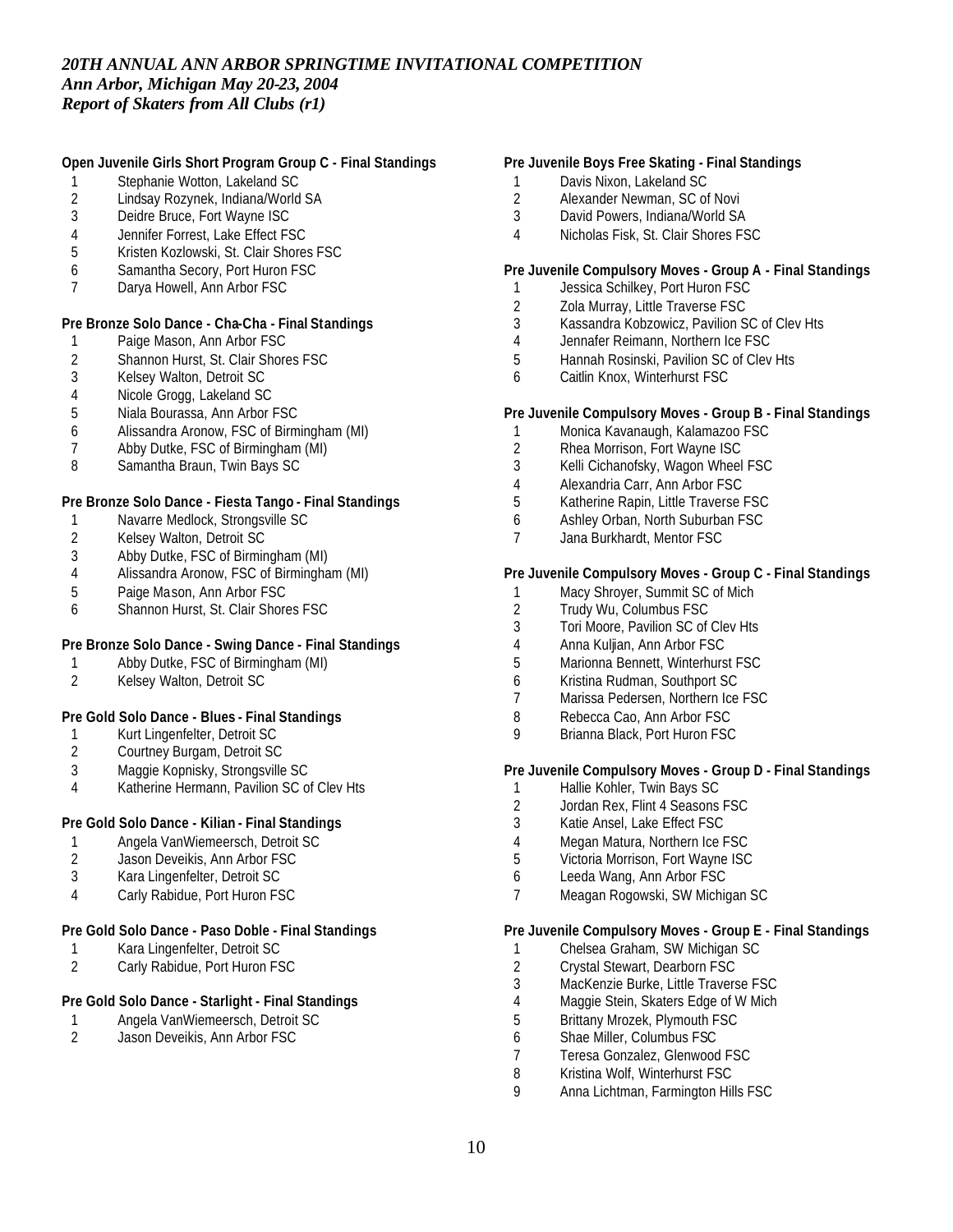# **Pre Juvenile Free Skate - Group C - Final Standings**

- 1 Charlotte Lichtman, Farmington Hills FSC
- 2 Veronica Hochstein, St. Clair Shores FSC<br>3 Monica Kavanaugh. Kalamazoo FSC
- 3 Monica Kavanaugh, Kalamazoo FSC
- 4 Kelli Cichanofsky, Wagon Wheel FSC
- 5 Rachel Leggett, Detroit SC
- 6 Erica Porzondek, Wyandotte FSC
- 7 Rhea Morrison, Fort Wayne ISC

# **Pre Juvenile Free Skate - Group E - Final Standings**

- 1 McKensey Hedberg, Port Huron FSC
- 2 Kelley Putt, DuPage FSC
- 3-TIE Chelsea Naumann, St. Clair Shores FSC
- 3-TIE Francesca Giglio, Onyx SA
- 5 Jana Burkhardt, Mentor FSC
- 6 Tori Moore, Pavilion SC of Clev Hts
- 7 Madeline Young, Detroit SC

# **Pre Juvenile Free Skate - Group F - Final Standings**

- 1 Heather Garey, St. Clair Shores FSC
- 2 Cyara Hotopp, Columbus FSC
- 3 Sophie Lecocq, Detroit SC<br>4 Brooke Ward, Port Huron F
- 4 Brooke Ward, Port Huron FSC<br>5 Kristina Rudman, Southport SC
- 5 Kristina Rudman, Southport SC
- 6 Marionna Bennett, Winterhurst FSC
- 7 Rebecca Cao, Ann Arbor FSC<br>8 Allison VanderKolk. Twin Bavs
- Allison VanderKolk, Twin Bays SC

# **Pre Juvenile Free Skate - Group G - Final Standings**

- 1 Katie Ansel, Lake Effect FSC<br>2 Megan Smith. St. Clair Shore
- Megan Smith, St. Clair Shores FSC
- 3 Jordan Rex, Flint 4 Seasons FSC
- 4 Megan Siwa, North Suburban FSC
- 5 Brianna Black, Port Huron FSC
- 6 Anna Kuljian, Ann Arbor FSC
- Casey Blake, DuPage FSC
- 8 Ivy Hutchison, Twin Bays SC

# **Pre Juvenile Free Skate - Group H - Final Standings**

- 1 Kiersten Popke, Plymouth FSC
- 2 Olivia Nixon, Lakeland SC
- 3 Megan Matura, Northern Ice FSC
- 4 Kaitlyn Holland, Gr Grand Rapids FSC
- 5 Victoria Morrison, Fort Wayne ISC
- 6 Marissa Maiorano, Skokie Valley FSC
- 7 Hallie Kohler, Twin Bays SC<br>8 Leeda Wang, Ann Arbor FSC
- 8 Leeda Wang, Ann Arbor FSC<br>9 Avery Wine, Port Huron FSC
- Avery Wine, Port Huron FSC

# **Pre Juvenile Free Skate - Group I - Final Standings**

- 1 Rachel Schell, Lakeland SC
- 2 Kathryn Singer, West Shore FSC<br>3 Maggie Stein, Skaters Edge of W
- Maggie Stein, Skaters Edge of W Mich
- 4 Samantha Hanley, Troy Academy of FS
- 5 Alyssa Stapf, Summit SC of Mich
- 6 Crystal Stewart, Dearborn FSC
- 7 Teresa Gonzalez, Glenwood FSC
- 8 Krista Goudie, Plymouth FSC

# **Pre Juvenile Free Skate - Group J - Final Standings**

- 1 Amanda Karr, Ann Arbor FSC<br>2 Kristen Fraser, Kalamazoo FS
- 2 Kristen Fraser, Kalamazoo FSC
- 3 Shae Miller, Columbus FSC
- 4 MacKenzie Burke, Little Traverse FSC<br>5 Amy Boll, Fort Wavne ISC
- 5 Amy Boll, Fort Wayne ISC
- 6 Emilie Dunlop, Kent SC
- 7 Erin Carleton, Summit SC of Mich
- 8 Kristie Casciano, Twin Bays SC

#### **Pre Juvenile Pairs - Final Standings**

- 1 Cassie Andrews, Indiana/World SA
- 1 Nicholas Anderson, Starlight Ice Dance Club<br>2 Carly Powers. Indiana/World SA
- 2 Carly Powers, Indiana/World SA
- 2 David Powers, Indiana/World SA
- 3 Erin Lyddon, Plymouth FSC
- 3 Jacob Strzalkowski, North Suburban FSC

# **Pre Preliminary Boys Free Skating - Final Standings**

- 1 Eric Teale, Skate Company SC<br>2 Ryan Mavity, SW Michigan SC
- 2 Ryan Mavity, SW Michigan SC
- 3 Timothy Sterbenz, Detroit SC
- 4-TIE Nicholas Hoe, Detroit SC
- 4-TIE Jeffrey Fishman, SC of Novi
- 6 Dario Strazimiri, North Suburban FSC

#### **Pre Preliminary Ltd Girls Free Skating Group G - Final Standings**

- 1 Rebecca Fracassa, St. Clair Shores FSC
- 2 Ashley Berg, Lakeland SC
- 3 Jasmine Patrick, Troy Academy of FS
- 4 Maggie Blackmer, Bowling Green SC
- 5 Carissa Najera, Plymouth FSC
- 6 Katie Gasparotto, SC of Novi
- 7 Tess Kohler, Twin Bays SC
- 8 Amy Allen, Individual Member<br>9 Alyssa Hespen, Dearborn ESC
- Alyssa Hespen, Dearborn FSC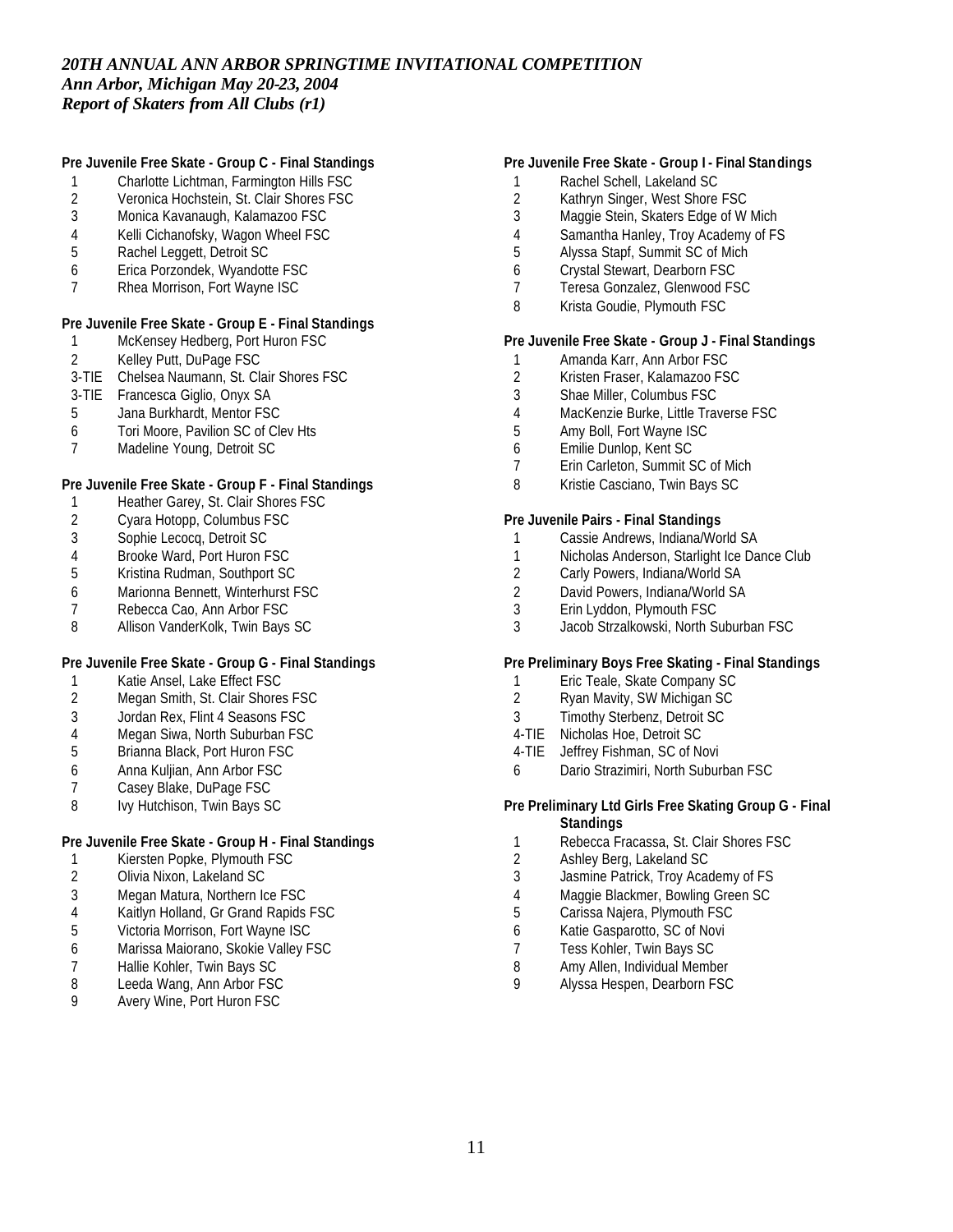#### **Pre Preliminary Ltd Girls Free Skating Group H - Final Standings**

- 
- 1 Angela Agius, Dearborn FSC<br>2 Annie Rosentreter, Trenton FS 2 Annie Rosentreter, Trenton FSC
- 3 Julia Bleznak, FSC of Birmingham (MI)
- 
- 4 Courtney Kucharski, Garden City FSC<br>5 Cassandra Wroten, SC of Novi Cassandra Wroten, SC of Novi
- 6 Elizabeth Goldstein, Ann Arbor FSC
- 7 Nicole Helmboldt, Twin Bays SC

# **Pre Preliminary Ltd Girls Free Skating Group I - Final Standings**

- 1 Meghan Berry, Ann Arbor FSC<br>2 Maggie Hire, Gr Grand Rapids
- Maggie Hire, Gr Grand Rapids FSC
- 3 Michaela Palmer, Ann Arbor FSC
- 4 Arielle Weinstein, Wagon Wheel FSC<br>5 Michelle Rabb. Bowling Green SC
- Michelle Rabb, Bowling Green SC
- 6 Natalie Burke, Little Traverse FSC
- 7 Leah Stern, Pavilion SC of Clev Hts
- 8 Alexandria Nelson, South Metro Shores FSC

#### **Pre Silver - Solo Dance Fourteenstep - Group A - Final Standings**

- 1 Rachael Richardson, Detroit SC<br>2 Rachel Cole, Detroit SC
- 2 Rachel Cole, Detroit SC
- 3-TIE Emmy Weinert, Ann Arbor FSC
- 3-TIE Allison VanderKolk, Twin Bays SC
- 5 Kathleen (Kasia) Garner, Ann Arbor FSC

# **Pre Silver Solo Dance - European Waltz - Final Standings**

- 1 Amelia Wise, Columbus FSC<br>2 Teri Haag, Midland FSC
- 2 Teri Haag, Midland FSC
- 3 Rachel Cole, Detroit SC
- 4 Kathleen (Kasia) Garner, Ann Arbor FSC

#### **Pre Silver Solo Dance - Fourteenstep ( Group B ) - Final Standings**

- 1 Amanda Tew, Ann Arbor FSC<br>2 Ashlev Hoeksema, SW Michig
- 2 Ashley Hoeksema, SW Michigan SC
- 3 Sarah Schweitzer, Ann Arbor FSC
- 4 Lauren Langan, Detroit SC
- 5 Tracie Jeffries, Ann Arbor FSC

# **Pre Silver Solo Dance - Foxtrot - Final Standings**

- 1 Amelia Wise, Columbus FSC
- 2 Allison VanderKolk, Twin Bays SC<br>3 Ashlev Hoeksema. SW Michigan S
- 3 Ashley Hoeksema, SW Michigan SC<br>4 Rachel Cole. Detroit SC
- 4 Rachel Cole, Detroit SC<br>5 Lauren Langan, Detroit S
- Lauren Langan, Detroit SC

# **Pre-Juvenile Free Skating - Group A - Final Standings**

- 1 Jennafer Reimann, Northern Ice FSC
- 2 Jaylyn Kelly, Lansing SC<br>3 Alix Moore, Detroit SC
- 3 Alix Moore, Detroit SC
- 4 Allison Jamison, Skaters Edge of W Mich
- 5 Rachel Cole, Detroit SC
- 6 Raven Peterson, Tampa Bay SC
- 7 Lucy Mann, Chicago FSC
- 8 Jessica Schilkey, Port Huron FSC

# **Pre-Juvenile Free Skating - Group B - Final Standings**

- 1 Emily Laughlin, Bowling Green SC<br>2 Abby Shamis, Wagon Wheel FSC
- Abby Shamis, Wagon Wheel FSC
- 3 Breanna Schnur, Plymouth FSC
- 4 Cassie Andrews, Indiana/World SA
- 5 Salena Vang, St. Clair Shores FSC
- 6 Kassandra Kobzowicz, Pavilion SC of Clev Hts
- 7 Zola Murray, Little Traverse FSC
- 8 Erin Gales, Detroit SC

# **Pre-Juvenile Girls Free Skating Group D - Final Standings**

- 1 Lara Willmarth, St. Clair Shores FSC
- 2 Kristen Ludwig, Queen City FSC<br>3 Marissa Pedersen, Northern Ice I
- Marissa Pedersen, Northern Ice FSC
- 4 Kelsey Wright, Summit SC of Mich
- 5 Alexandria Carr, Ann Arbor FSC
- 6 Morgan Rickert, Flint 4 Seasons FSC
- 7 Ashley Orban, North Suburban FSC

# **Preliminary Compulsory Moves - Group A - Final Standings**

- 1 Lili Malone, Skokie Valley FSC
- 2 Anna Krcek, Northern Ice FSC
- 3 India Johnson, Farmington Hills FSC
- 4 Angelica Dabrowski, Indiana/World SA
- 5 Danielle Newel, Farmington Hills FSC
- 6 Gabrielle Czarny, Wyandotte FSC
- 7 Rachael Moblo, Skaters Edge of W Mich
- 8 Melanie Laughlin, Bowling Green SC
- 9 Anastasia Worthy, Dearborn FSC

# **Preliminary Compulsory Moves - Group B - Final Standings**

- 1 Anna Britt Hall, Wagon Wheel FSC
- 2 Carly Powers, Indiana/World SA
- 3 Alexie Mieskoski, Columbus FSC
- 4 Emma Davis, Twin Bays SC
- 5 Alexandra Aldridge, North Suburban FSC
- 6 Regan Tang, Farmington Hills FSC
- 7 Abby Dutke, FSC of Birmingham (MI)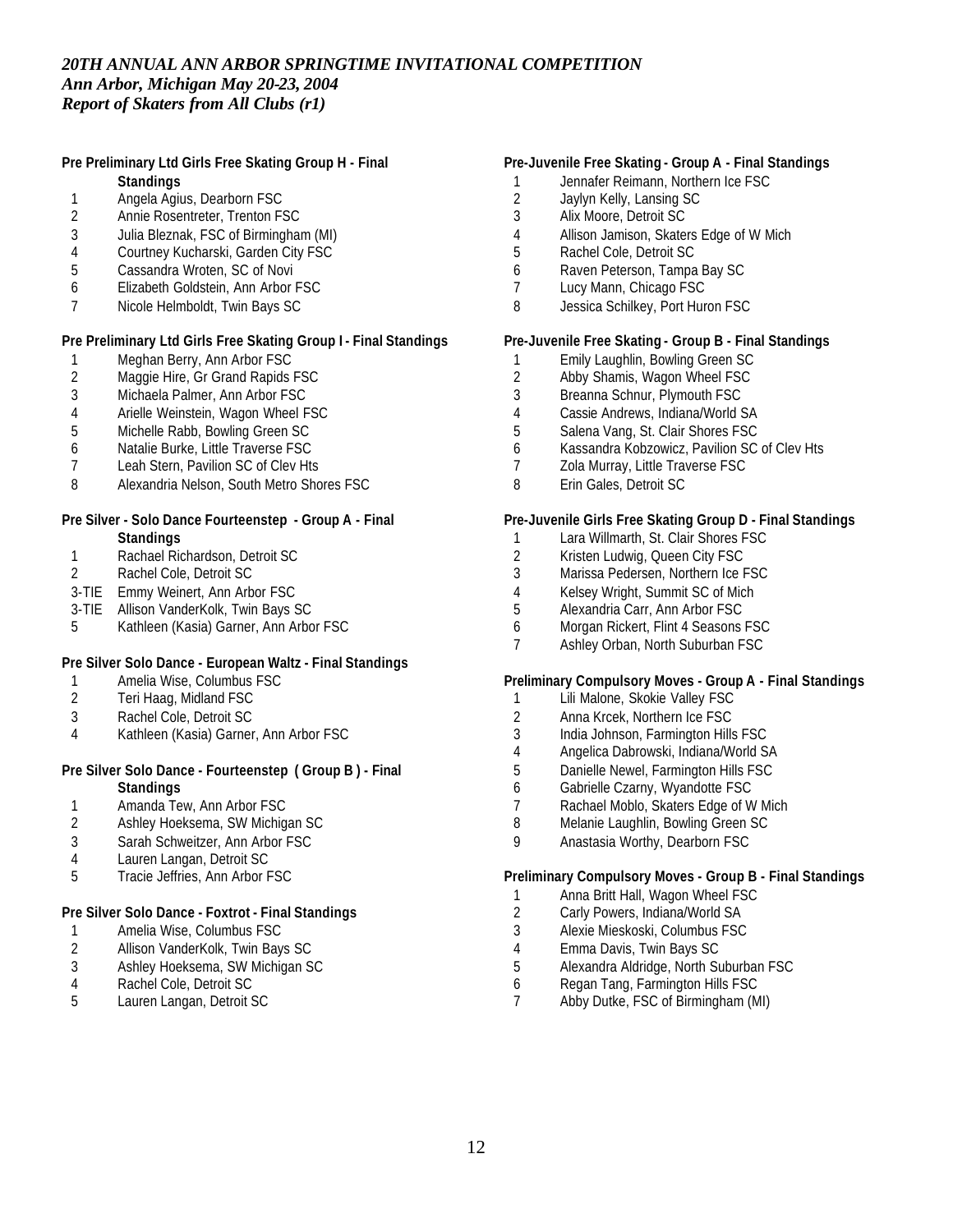# **Preliminary Compulsory Moves - Group C - Final Standings**

- 1 Brooke Tiller, Bowling Green SC<br>2 Shannon Hurst, St. Clair Shores
- 2 Shannon Hurst, St. Clair Shores FSC<br>3 Allie Bulgart, Skokie Vallev FSC
- Allie Bulgart, Skokie Valley FSC
- 4 Eliza Somsel, Gr Grand Rapids FSC
- 5 Elizabeth Stover, Port Huron FSC
- 6 Kyla Cools, St. Clair Shores FSC
- 7 Danielle Wright, Summit SC of Mich
- 8 Alyssa Koricke, Winterhurst FSC

# **Preliminary Compulsory Moves - Group D - Final Standings**

- 1 Katelyn Shaferly, Bowling Green SC<br>2 Jeniece Madison, Indiana/World SA
- 2 Jeniece Madison, Indiana/World SA<br>3 Beth Evans, Winterhurst FSC
- Beth Evans, Winterhurst FSC
- 4 Jennifer Neece, Gr Grand Rapids FSC
- 5 Meghan Kummerer, DuPage FSC
- 6 Kacie Millner, Lakeland SC
- 7 Megan Linski, Ann Arbor FSC
- 8 Karlyn Cassidy, Farmington Hills FSC
- 9 Caylee Gordon, Port Huron FSC

#### **Preliminary Compulsory Moves - Group E - Final Standings**

- 1 Kerry Brady, DuPage FSC<br>2 Jessica DeBelly, Bowling G
- Jessica DeBelly, Bowling Green SC
- 3-TIE Hannah Fleet, Flint 4 Seasons FSC
- 3-TIE Diane Elghoul, Farmington Hills FSC
- 3-TIE Chelsea Davis, South Metro Shores FSC
- 6 Taylor Firebaugh, Little Traverse FSC
- 7 Elizabeth Roach, Twin Bays SC
- 8 Angelica Kaetzel, Gr Grand Rapids FSC

# **Preliminary Compulsory Moves - Group F - Final Standings**

- 1 Natasha Mian, Bowling Green SC
- 2 Amber Hubbard, Ann Arbor FSC
- 3 Jennifer Wolf, Winterhurst FSC
- 4 Amy Mangum, Ann Arbor FSC
- 5 Hilary Armstrong, SW Michigan SC
- 6 Stephanie Meyers, SW Michigan SC
- 7 Leah Smith, Fort Wayne ISC
- 8 Connie Achtenberg, Ann Arbor FSC
- 9 Jordan Boynton, Farmington Hills FSC

# **Preliminary Compulsory Moves - Group G - Final Standings**

- 1 Christina Kolling, Ann Arbor FSC
- 2 Marisa Hutchinson, Ann Arbor FSC
- 3 Amy Volk, Trenton FSC<br>4 Meredith Carson, Berkle
- 4 Meredith Carson, Berkley Royal Blades FSC<br>5 Emilie Dunlop, Kent SC
- 5 Emilie Dunlop, Kent SC
- 6 Lauren Biegger, Bowling Green SC
- 7 Grace Sandy, Bowling Green SC

# **Preliminary Compulsory Moves Boys - Final Standings**

- 1 Alec Chereskin, Twin Bays SC<br>2 Dario Strazimiri, North Suburba
- Dario Strazimiri, North Suburban FSC

# **Preliminary Couple Dance - Final Standings**

- 1 Laura Perry, Detroit SC
- 1 Joshua Leggett, Detroit SC<br>2 Lexi Perrault, Bowling Gree
- Lexi Perrault, Bowling Green SC
- 2 Matthew Blackmer, Bowling Green SC
- 3 Brooke Williams, Detroit SC
- 3 Nicholas Hoe, Detroit SC

#### **Preliminary Couple Dance - Standings for the First Dance**

- 1 Laura Perry, Detroit SC
- 1 Joshua Leggett, Detroit SC
- 2 Lexi Perrault, Bowling Green SC<br>2 Matthew Blackmer, Bowling Gree
- Matthew Blackmer, Bowling Green SC
- 3 Brooke Williams, Detroit SC
- 3 Nicholas Hoe, Detroit SC

#### **Preliminary Couple Dance - Standings for the Second Dance**

- 1 Laura Perry, Detroit SC
- 1 Joshua Leggett, Detroit SC
- 2 Lexi Perrault, Bowling Green SC
- 2 Matthew Blackmer, Bowling Green SC
- 3 Brooke Williams, Detroit SC
- 3 Nicholas Hoe, Detroit SC

#### **Preliminary Free Skate - Group C - Final Standings**

- 1 Morgan Barnett, Winterhurst FSC<br>2 Hannah Clark, Wagon Wheel FSC
- Hannah Clark, Wagon Wheel FSC
- 3 Jenny Thompson, DuPage FSC
- 4 Ellen Krzezewski, St. Clair Shores FSC
- 5 Eliza Somsel, Gr Grand Rapids FSC
- 6 Jessica Allemon, St. Clair Shores FSC
- 7 Katherine Rapin, Little Traverse FSC

### **Preliminary Free Skate - Group D - Final Standings**

- 1 Audrey Winter, Gr Grand Rapids FSC<br>2 Allie Bulgart, Skokie Vallev FSC
- Allie Bulgart, Skokie Valley FSC
- 3 Meghan Kummerer, DuPage FSC
- 4 Taylor Wiedemann, Detroit SC
- 5 Trudy Wu, Columbus FSC
- 6 Kyla Cools, St. Clair Shores FSC

#### **Preliminary Free Skating - Group E - Final Standings**

- 1 Cassandra AlFaro, St. Clair Shores FSC
- 2 Kerry Brady, DuPage FSC
- 3 Sarah Pausch, Troy Academy of FS
- 4 Jennifer Neece, Gr Grand Rapids FSC
- 5 Macy Shroyer, Summit SC of Mich
- 6 Lindsey Kos, Southport SC
- 7-TIE Jennifer Wolf, Winterhurst FSC
- 7-TIE Amy Mangum, Ann Arbor FSC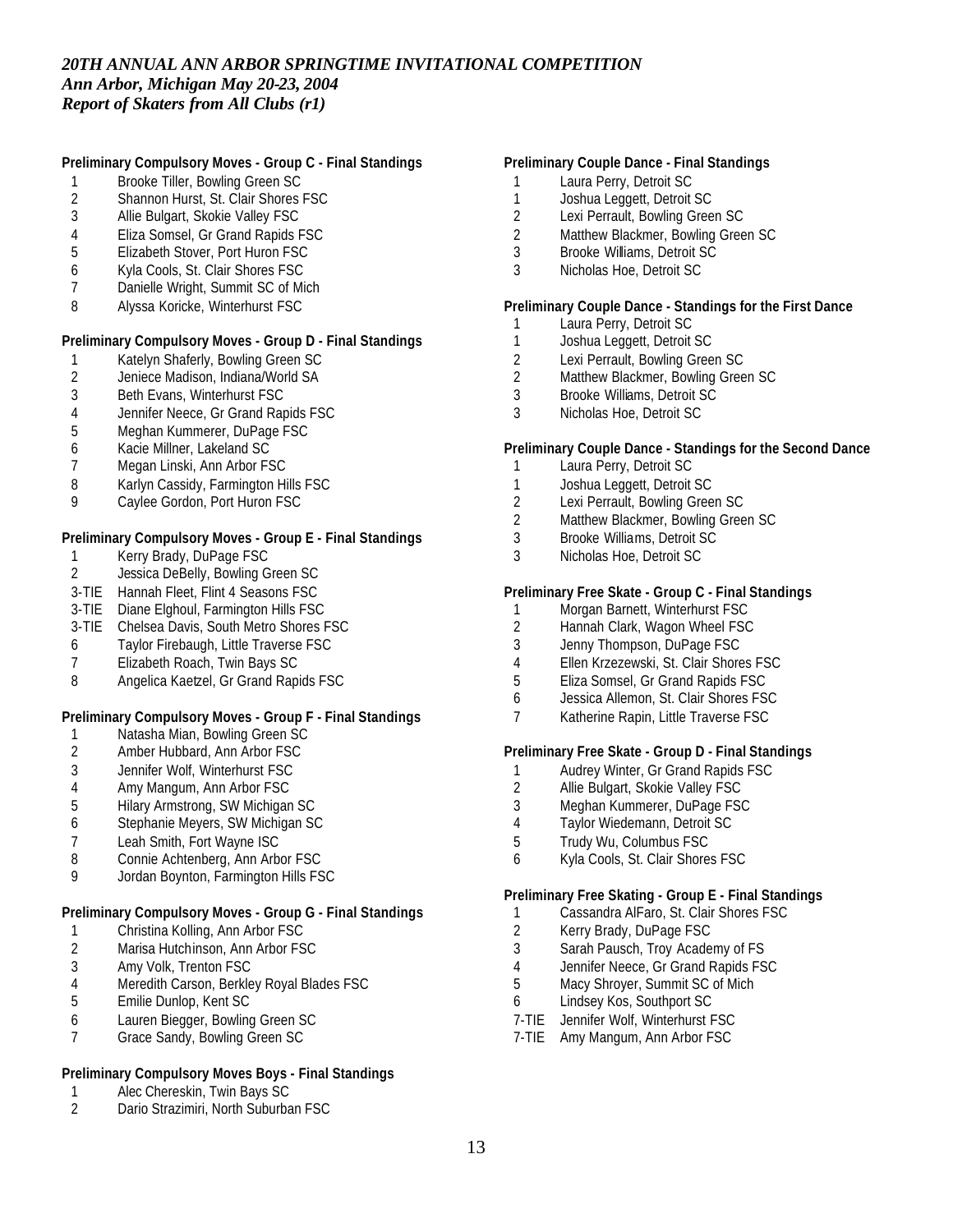# **Preliminary Free Skating - Group F - Final Standings**

- 1 Jordan Brickey, South Metro Shores FSC<br>2 Hannah Fleet, Flint 4 Seasons FSC
- 2 Hannah Fleet, Flint 4 Seasons FSC<br>3 Lauren Biegger, Bowling Green SC
- Lauren Biegger, Bowling Green SC
- Kristina Wolf, Winterhurst FSC
- Connie Achtenberg, Ann Arbor FSC
- Kate Jerome, Wyandotte FSC
- Meagan Rogowski, SW Michigan SC
- Bria Schreiber, Ann Arbor FSC

# **Preliminary Girls Free Skating Group A - Final Standings**

- 1 Gabrielle Czarny, Wyandotte FSC<br>2 Hannah Rosinski, Pavilion SC of C
- 2 Hannah Rosinski, Pavilion SC of Clev Hts<br>3 Angelica Dabrowski, Indiana/World SA
- Angelica Dabrowski, Indiana/World SA
- 
- 4 Anna Krcek, Northern Ice FSC<br>5 Allyson Williams, Farmington H Allyson Williams, Farmington Hills FSC
- Lili Malone, Skokie Valley FSC
- Caitlin Knox, Winterhurst FSC

### **Preliminary Girls Free Skating Group B - Final Standings**

- Anna Britt Hall, Wagon Wheel FSC
- 2 Kimberly Morawski, St. Clair Shores FSC<br>3 Carly Powers, Indiana/World SA
- 3 Carly Powers, Indiana/World SA<br>4 Jennifer Sterbenz. Detroit SC
- Jennifer Sterbenz, Detroit SC
- Regan Tang, Farmington Hills FSC
- Stephanie Henderson, Louisville SA

# **Preliminary Limited Boys Free Skating - Final Standings**

- 1 Ryan Bammeier, St. Paul FSC<br>2 Jack Spitzer, SW Michigan SC
- 2 Jack Spitzer, SW Michigan SC<br>3 Tom Spitzer, SW Michigan SC
- Tom Spitzer, SW Michigan SC
- Alec Chereskin, Twin Bays SC
- Zachary Pacourek, DuPage FSC
- Konstantin Chizhikov, North Suburban FSC
- 7 Ruoxi Fu, Farmington Hills FSC

# **Preliminary Limited Free Skate - Group G - Final Standings**

- Chelsea Graham, SW Michigan SC
- Lauren Palajac, Dearborn FSC
- Natasha Mian, Bowling Green SC
- Rebecca Goldstein, Chicago FSC
- Marisa Hutchinson, Ann Arbor FSC
- Amber Giles, Lakeland SC
- Amber Hubbard, Ann Arbor FSC
- Jennifer Steele, Fort Wayne ISC
- Whitney Baylor, Renaissance FSC

# **Preliminary Limited Free Skate - Group H - Final Standings**

- Christina Kolling, Ann Arbor FSC
- 2 Ashley Olney, SW Michigan SC<br>3 Meredith Carson, Berkley Royal
- Meredith Carson, Berkley Royal Blades FSC
- Grace Sandy, Bowling Green SC
- Hilary Armstrong, SW Michigan SC
- Navarre Medlock, Strongsville SC
- Cassie Dowd, Skate Company
- Amy Volk, Trenton FSC
- Sarah Schweitzer, Ann Arbor FSC
- Christine Harper, Fort Wayne ISC

### **Preliminary Ltd Girls FreeSkating Group A - Final Standings** (r1)

- 1 India Johnson, Farmington Hills FSC
- Alexie Mieskoski, Columbus FSC
- Melaine Oster, Wagon Wheel FSC
- Mikaela Falsetti, SC of Novi
- Rachael Moblo, Skaters Edge of W Mich
- Danielle Newel, Farmington Hills FSC
- Laura Perry, Detroit SC
- Melanie Laughlin, Bowling Green SC
- Anastasia Worthy, Dearborn FSC

# **Preliminary Ltd Girls Free Skating Group B - Final Standings**

- 1 Emma Davis, Twin Bays SC<br>2 Elizabeth Sandberg, Ann Art
- Elizabeth Sandberg, Ann Arbor FSC
- Courtney Cameron, St. Clair Shores FSC
- 4-TIE Jessica Ploss, Southport SC
- 4-TIE Kathryn Davis, Farmington Hills FSC
- Abby Dutke, FSC of Birmingham (MI)

#### **Preliminary Ltd Girls Free Skating Group C - Final Standings**

- 1 Brooke Tiller, Bowling Green SC
- Elizabeth Stover, Port Huron FSC
- Shannon Hurst, St. Clair Shores FSC
- Chandler Barr, FSC of Birmingham (MI)
- Megan Linski, Ann Arbor FSC
- Alyssa Koricke, Winterhurst FSC

### **Preliminary Ltd Girls Free Skating Group D - Final Standings**

- Kylie Meyer, SC of Novi
- Samantha Daus, SC of Novi
- Jeniece Madison, Indiana/World SA
- Katelyn Shaferly, Bowling Green SC
- Beth Evans, Winterhurst FSC
- Karlyn Cassidy, Farmington Hills FSC
- 7 Marlaina Baxter, North Suburban FSC<br>8 Danielle Wright, Summit SC of Mich
- Danielle Wright, Summit SC of Mich
- Jessica Chartier, Ann Arbor FSC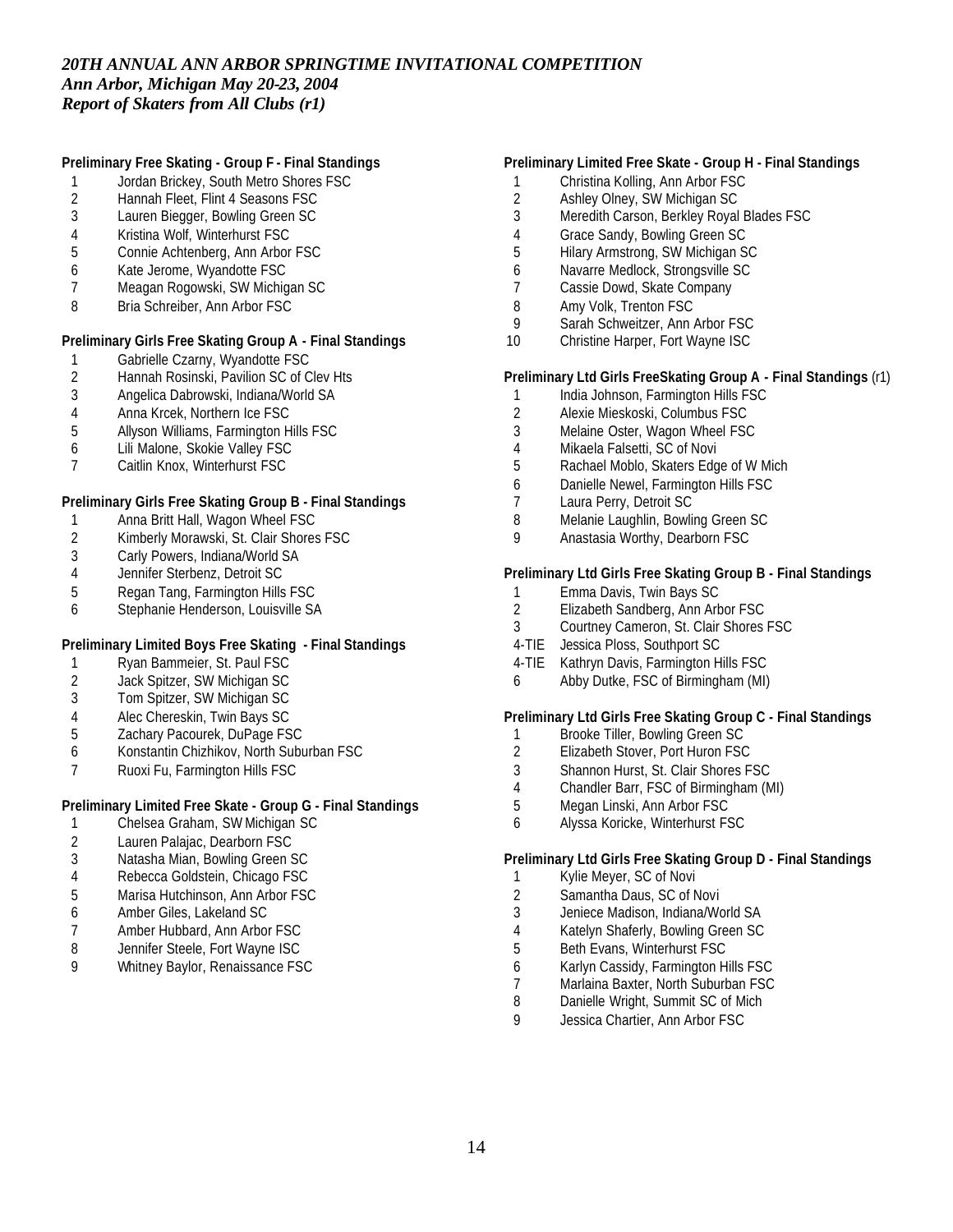# **Preliminary Ltd Girls Free Skating Group E - Final Standings**

- 1 Kelly Lenkevich, SC of Novi<br>2 Taylor Firebaugh, Little Trav
- 2 Taylor Firebaugh, Little Traverse FSC<br>3 Rachel Franchock. Plymouth FSC
- Rachel Franchock, Plymouth FSC
- Diane Elghoul, Farmington Hills FSC
- Kacie Millner, Lakeland SC
- Jessica DeBelly, Bowling Green SC
- Melanie Martin, Renaissance FSC
- Jennifer Poster, South Metro Shores FSC

# **Preliminary Ltd Girls Free Skating Group F - Final Standings**

- 1 Chelsea Davis, South Metro Shores FSC<br>2 Liliya Gerasymchuk, Troy Academy of FS
- Liliya Gerasymchuk, Troy Academy of FS
- Leah Smith, Fort Wayne ISC
- Alissandra Aronow, FSC of Birmingham (MI)
- Stephanie Meyers, SW Michigan SC
- Jordan Boynton, Farmington Hills FSC
- Chelsia McIver, Renaissance FSC
- Elizabeth Roach, Twin Bays SC
- Angelica Kaetzel, Gr Grand Rapids FSC

### **Preliminary Solo Dance - Canasta Tango - Final Standings**

- 1 Stephanie Henderson, Louisville SA<br>2 Katie Hochrein, Ann Arbor FSC
- Katie Hochrein, Ann Arbor FSC
- Maggie Blackmer, Bowling Green SC

# **Preliminary Solo Dance - Dutch Waltz - Final Standings**

- Stephanie Henderson, Louisville SA
- Maggie Blackmer, Bowling Green SC

# **Preliminary Solo Dance - Rhythm Blues - Final Standings**

- Stephanie Henderson, Louisville SA
- Michelle Bourassa, Ann Arbor FSC
- Maggie Blackmer, Bowling Green SC
- Katie Hochrein, Ann Arbor FSC
- Samantha Braun, Twin Bays SC

### **Pre-Preliminary Limited Compulsory Moves Boys - Final Standings**

- 1 Matthew Blackmer, Bowling Green SC<br>2 Eric Teale, Skate Company SC
- Eric Teale, Skate Company SC
- Jeffrey Fishman, SC of Novi
- Kristopher Torossian, Lakeland SC
- Shayne Kelly, Lansing SC

# **Pre-Preliminary Limited Compulsory Moves Group A - Final Standings**

- 1 Melanie Oster, Wagon Wheel FSC<br>2 Ashlev Scorzo, Plymouth FSC
- Ashley Scorzo, Plymouth FSC
- Dorothy Ruan, Ann Arbor FSC
- Megan Bartley, Bowling Green SC
- Jessica Manahan, Pavilion SC of Clev Hts
- Shelby-Alexis Bell, South Metro Shores FSC
- Racquel Rose, Westland FSC
- Erin Weber, Port Huron FSC
- Gretta Gast, Summit SC of Mich

#### **Pre-Preliminary Limited Compulsory Moves Group B - Final Standings**

- Katie Butler, Plymouth FSC
- Megan Russell, Detroit SC
- Kaitlyn Lawson, Port Huron FSC
- Michelle Bourassa, Ann Arbor FSC
- Emily Laska, Winterhurst FSC
- Diane Muting, DuPage FSC

#### **Pre-Preliminary Limited Compulsory Moves Group C - Final Standings**

- Alyssa Shomsky, Plymouth FSC
- Ashley Wojtylo, SC of Novi
- Esther Edwards, Detroit SC
- 4 Rachael Henninger, Port Huron FSC<br>5 Elizabeth Sandberg, Ann Arbor FSC
- Elizabeth Sandberg, Ann Arbor FSC
- Anais Baker, Summit SC of Mich

#### **Pre-Preliminary Limited Compulsory Moves Group D - Final Standings**

- Anna Li, Ann Arbor FSC
- Emma Huelskamp, Bowling Green SC
- Marissa DelMatto, Columbus FSC
- Caitlin Cervenak, Detroit SC
- Lindsey Lawson, Port Huron FSC
- Rebekah VanWalsum, Twin Bays SC
- Alexandria Farone, Winterhurst FSC

#### **Pre-Preliminary Limited Compulsory Moves Group E - Final Standings**

- Amanda Bertsch, Ann Arbor FSC
- Abigail Rogers, Individual Member
- Annie Rosentreter, Trenton FSC
- 
- 4 Maggie Blackmer, Bowling Green SC<br>5 Ellen Gabelmann, Farmington Hills FS Ellen Gabelmann, Farmington Hills FSC
- Tess Kohler, Twin Bays SC
- Suzanne Dettling, North Suburban FSC
- Shannon ODonohue, Ann Arbor FSC
- Arielle Weinstein, Wagon Wheel FSC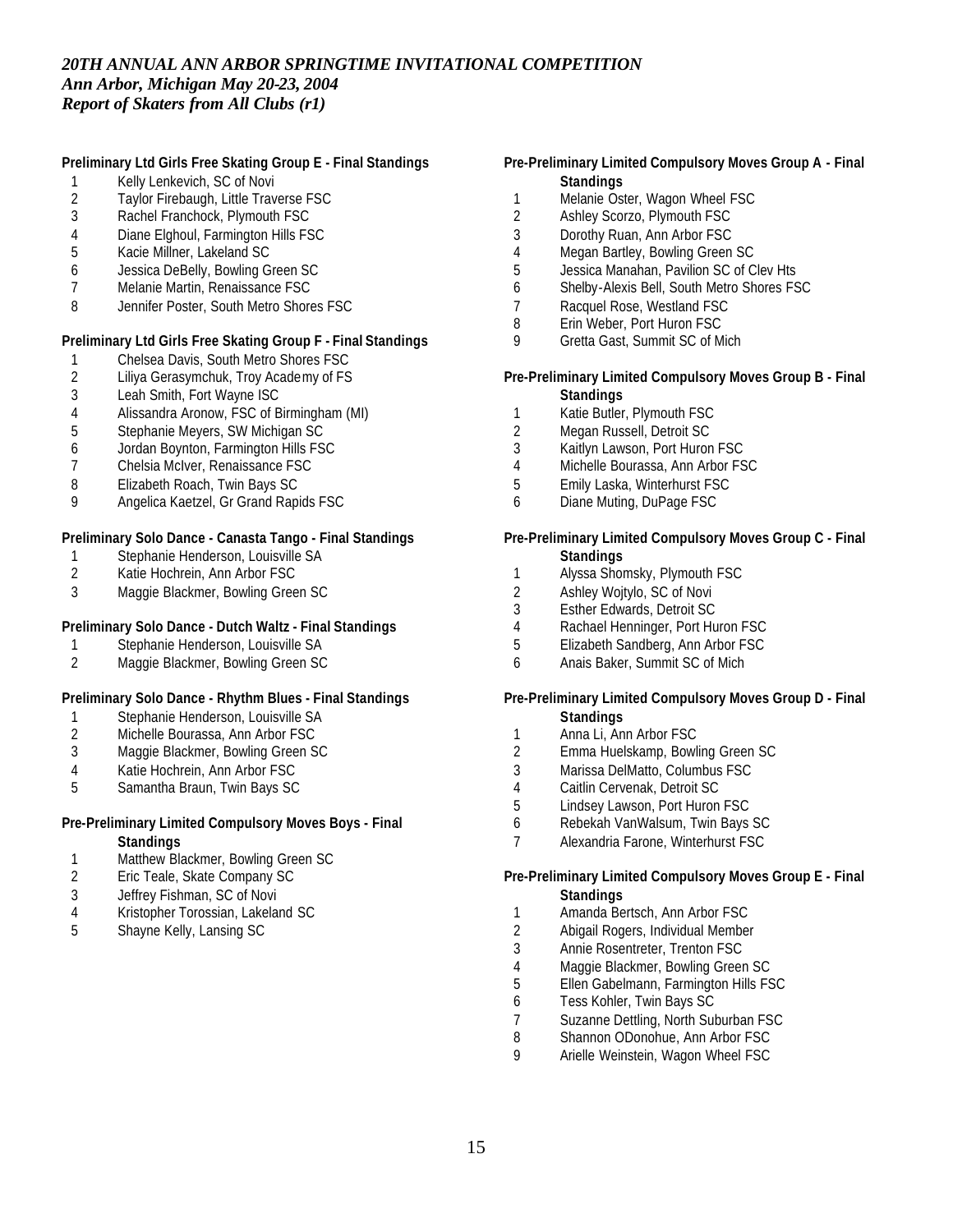# **Pre-Preliminary Limited Compulsory Moves Group F - Final Standings**

- 1 Leah Stern, Pavilion SC of Clev Hts<br>2 Meahan Berry. Ann Arbor FSC
- Meghan Berry, Ann Arbor FSC
- 3 Samantha Shebib, FSC of Birmingham (MI)
- 4 Michelle Rabb, Bowling Green SC<br>5 Elizabeth Goldstein, Ann Arbor FS
- 5 Elizabeth Goldstein, Ann Arbor FSC
- 6 Natalie Burke, Little Traverse FSC
- 7 Michaela Palmer, Ann Arbor FSC
- 8 Nicole Helmboldt, Twin Bays SC
- 9 Connie Shi, Lansing SC

# **Pre-Preliminary Limited Compulsory Moves Group G - Final Standings**

- 1 Kelsey Helwig, Farmington Hills FSC<br>2 Shelby Flemming, Little Traverse FSQ
- Shelby Flemming, Little Traverse FSC
- 3 Rosa Argiero, Ann Arbor FSC
- 4 Niala Bourassa, Ann Arbor FSC
- 5 Jacqueline Gress, Plymouth FSC
- 6 Sara Majewski, DuPage FSC
- 7 Michelle Rubin, Farmington Hills FSC
- 8 Rachel Sacks, Ann Arbor FSC

### **Pre-Preliminary Limited Compulsory Moves Group H - Final Standings**

- 1 Madeline Berkowitz, Ann Arbor FSC<br>2 Kathleen (Kasia) Garner. Ann Arbor
- 2 Kathleen (Kasia) Garner, Ann Arbor FSC<br>3 Kylee Phillips, Bowling Green SC
- 3 Kylee Phillips, Bowling Green SC
- 4 Amanda Dial, Southport SC<br>5 Allison Hettmer, Ann Arbor I
- 5 Allison Hettmer, Ann Arbor FSC
- 6 Sarah Rood, Wyandotte FSC
- 7 Jessica Bertolina, Kalamazoo FSC
- 8 Alyson Lobert, Ann Arbor FSC

#### **Pre-Preliminary Limited Free Skating - Group A - Final Standings**

- 1 Lauren Martinez, Columbus FSC<br>2 Megan Bartley, Bowling Green So
- Megan Bartley, Bowling Green SC
- 3 Dorothy Ruan, Ann Arbor FSC
- 4 Carly Hagan, Lansing SC
- 5 Gretta Gast, Summit SC of Mich
- 6 Amanda Nathanson, Skokie Valley FSC
- 7 Jessica Manahan, Pavilion SC of Clev Hts

#### **Pre-Preliminary Limited Free Skating - Group B - Final Standings**

- 1 Brooke Williams, Detroit SC<br>2 Rina Saji, Columbus FSC
- 2 Rina Saji, Columbus FSC
- 3 Katherine Mitchell, Southport SC<br>4 Erin Weber, Port Huron FSC
- 4 Erin Weber, Port Huron FSC<br>5 Courtney VanHorn, Bowling (
- 5 Courtney VanHorn, Bowling Green SC
- 6 Kaitlyn Juszczyk, Plymouth FSC Julia Bledsoe, Sk8Bay FSC
- **Pre-Preliminary Limited Free Skating Group C Final Standings**
	-
- 1 Kelsey Walton, Detroit SC<br>2 Vera Barnwell, North Subu 2 Vera Barnwell, North Suburban FSC
- 3 Diane Muting, DuPage FSC
- 
- 4 Ashley Scorzo, Plymouth FSC<br>5 Maria Zaremba, Fort Wavne IS Maria Zaremba, Fort Wayne ISC
- 6 Kaitlyn Lawson, Port Huron FSC
- 7 Lauren LaVoie, Individual Member
- 8 Michelle Bourassa, Ann Arbor FSC

#### **Pre-Preliminary Limited Free Skating - Group D - Final Standings**

- 1 Rachael Henninger, Port Huron FSC
- 2 Katie Butler, Plymouth FSC
- 3 Esther Edwards, Detroit SC
- 4 Vanessa Winter, Gr Grand Rapids FSC
- 5 Emiley Neece, Gr Grand Rapids FSC
- 6 Hannah Rickert, Flint 4 Seasons FSC
- 7 Randi Jo Dault, Lansing SC
- 8 Emily Laska, Winterhurst FSC

#### **Pre-Preliminary Limited Free Skating - Group E - Final Standings**

- 1 Anna Li, Ann Arbor FSC
- 2 Alyssa Shomsky, Plymouth FSC<br>3 Caitlin Cervenak, Detroit SC
- Caitlin Cervenak, Detroit SC
- 4 Ashley Wojtylo, SC of Novi
- 5 Anais Baker, Summit SC of Mich
- 6 Lindsey Lawson, Port Huron FSC
- 7 Alexandria Farone, Winterhurst FSC

#### **Pre-Preliminary Limited Free Skating - Group F - Final Standings**

- 1 Emma Huelskamp, Bowling Green SC
- 2 Amanda Bertsch, Ann Arbor FSC
- 3 Abigail Rogers, Individual Member
- 4 Becca Maccani, Garden City FSC
- 5 Marissa DelMatto, Columbus FSC
- 6 Rebekah VanWalsum, Twin Bays SC
- 7 Leah Goudie, Plymouth FSC
- 8 Suzanne Dettling, North Suburban FSC

# **Pre-Preliminary Limited Girls Free Skating Group J - Final Standings**

- 1 Kelsey Helwig, Farmington Hills FSC<br>2 Niala Bourassa. Ann Arbor FSC
- 2 Niala Bourassa, Ann Arbor FSC<br>3 Samantha Shebib, FSC of Birmi
- 3 Samantha Shebib, FSC of Birmingham (MI)
- 4 Madeline Sawyer, Northern Ice FSC<br>5 Shelby Flemming. Little Traverse FS
- 5 Shelby Flemming, Little Traverse FSC
- 6 Francesca Fracassa, St. Clair Shores FSC
- 7 Meghan Nesheim, Lakeland SC
- 8 Connie Shi, Lansing SC